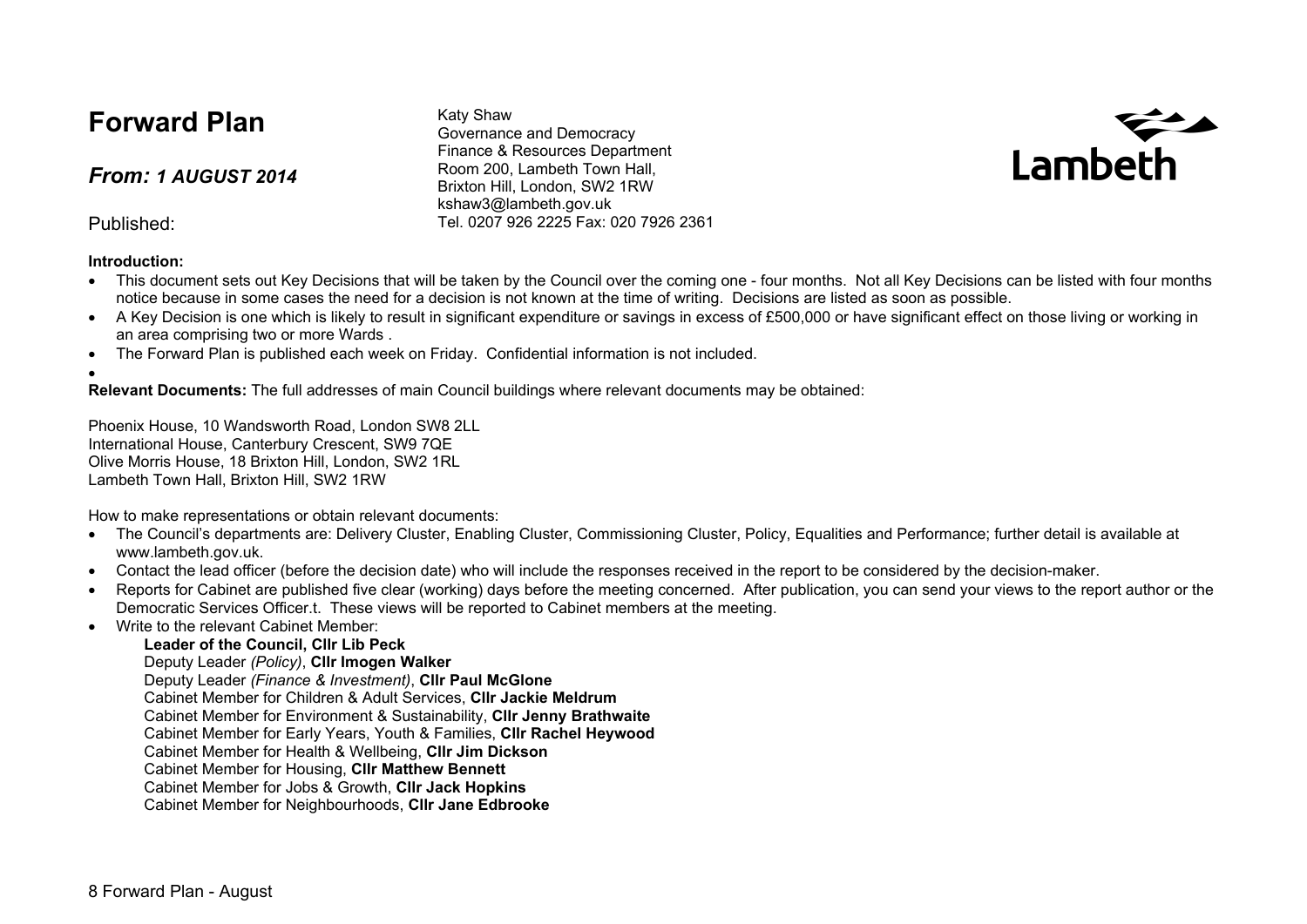6 Forward Plan - August 2014 - 2 -

.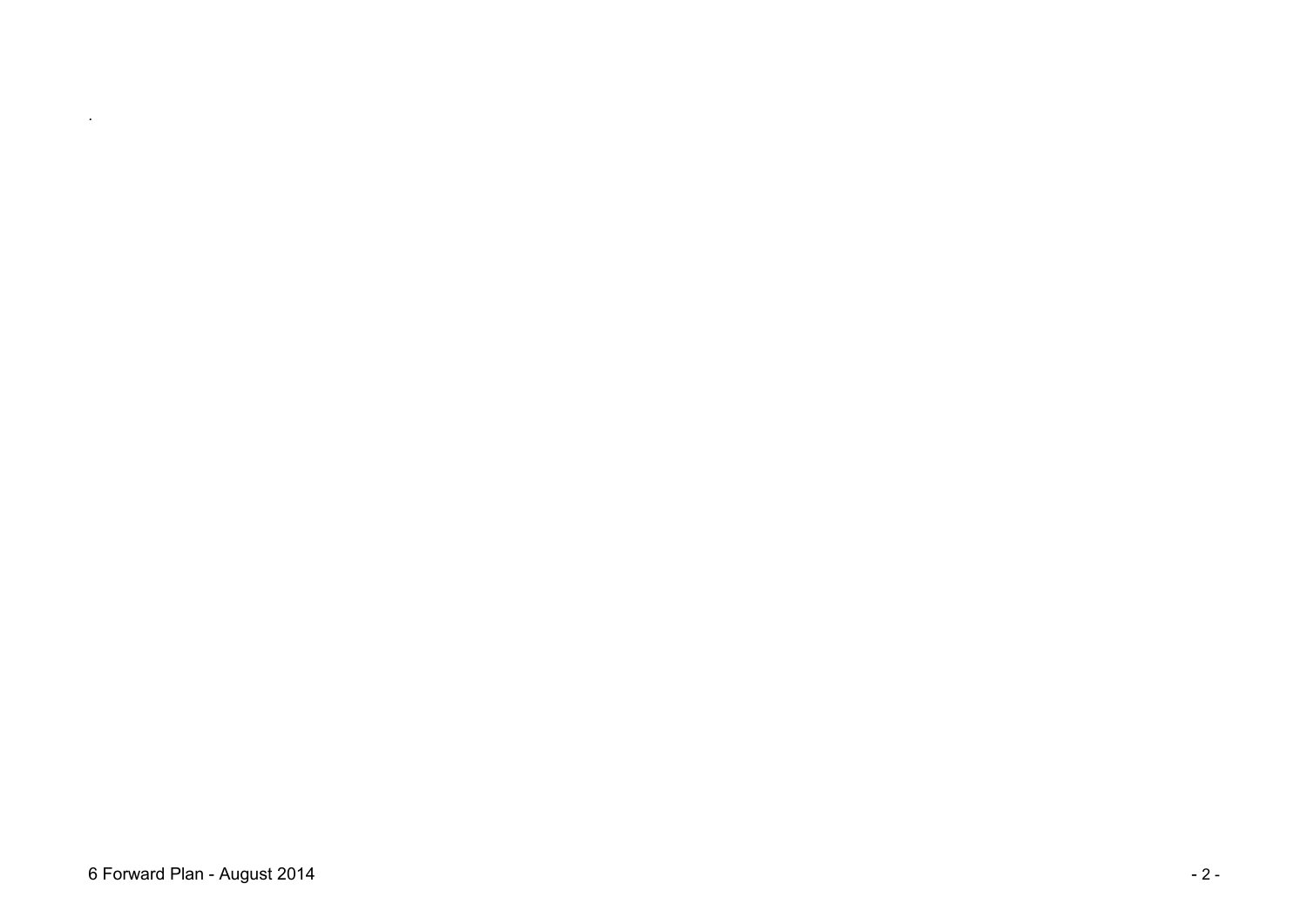| <b>Key Decision (Including Brief</b><br><b>Summary &amp; Expected</b><br>Outcome)<br>(including ward) $\{1\}$ | Decision-maker.<br><b>Edition of Forward Plan</b><br>when first appeared $\{2\}$ | Date decision to be<br>taken $\{3\}$ | External<br><b>Consultation:</b><br>Who<br>How<br>Closing date $\{4\}$ | <b>Relevant documents</b><br>${5}$ | <b>Lead Officer (to whom</b><br>representations should be<br>made, and holder of<br>documents) ${6}$ |
|---------------------------------------------------------------------------------------------------------------|----------------------------------------------------------------------------------|--------------------------------------|------------------------------------------------------------------------|------------------------------------|------------------------------------------------------------------------------------------------------|
|---------------------------------------------------------------------------------------------------------------|----------------------------------------------------------------------------------|--------------------------------------|------------------------------------------------------------------------|------------------------------------|------------------------------------------------------------------------------------------------------|

# **Reports to be approved by Cabinet**

| Lambeth Child Employment By<br>Laws                                                                                                                   | Cabinet          | 27 Oct 2014 | Extensive campaign<br>with posters, leaflets                | Lambeth Child<br><b>Employment By Laws</b> | Cathy Twist, Delivery<br>Director, Education, Learning                                                                       |
|-------------------------------------------------------------------------------------------------------------------------------------------------------|------------------|-------------|-------------------------------------------------------------|--------------------------------------------|------------------------------------------------------------------------------------------------------------------------------|
| The proposal is to set local By<br>Laws which govern and support                                                                                      | Council          | 19 Nov 2014 | and newspaper<br>articles and adverts.                      |                                            | and Skills                                                                                                                   |
| children between the ages of 13-<br>16 (of statutory school age)<br>whilst employed by businesses<br>registered and operating in the<br>Lambeth area. | 15 November 2013 |             | Email to all Lambeth<br>school head teachers<br>& governors |                                            | Keisha Rose, Secondary<br>Admissions and Child<br><b>Employment Officer</b><br>ctwist@lambeth.gov.uk<br>KRose@lambeth.gov.uk |
| All Wards                                                                                                                                             |                  |             |                                                             |                                            | International House<br>Tel: 020 7926 9541                                                                                    |
|                                                                                                                                                       |                  |             |                                                             |                                            |                                                                                                                              |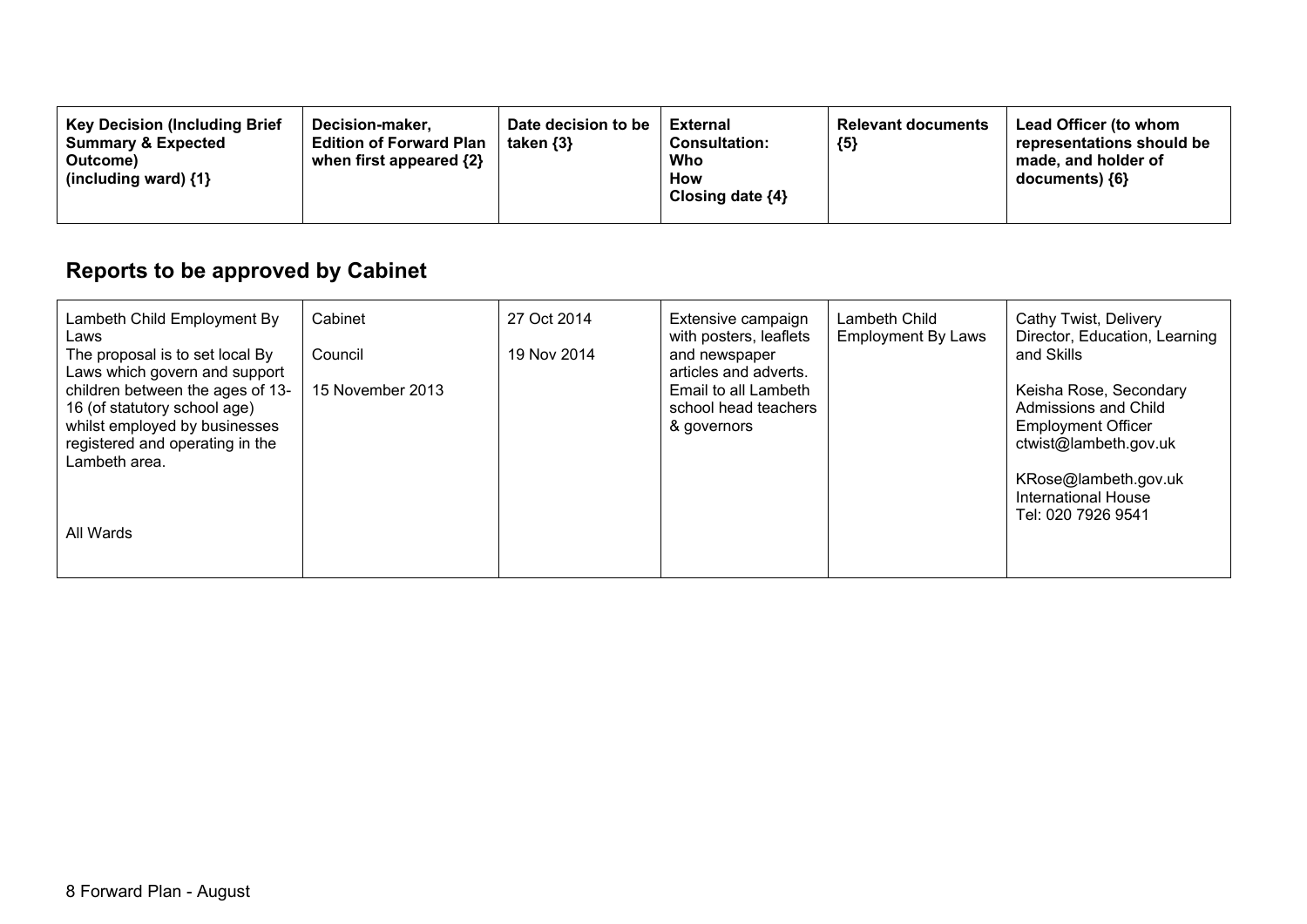| Proposal to introduce an Early<br>Morning Restriction Order for<br>part of Wandsworth Road near<br>the junction with North Street.<br>The area has experienced<br>problems with low level alcohol<br>related anti social behaviour over<br>a long period. Other processes | Cabinet<br>Council<br>10 January 2014 | 27 Oct 2014<br>19 Nov 2014 |  | John Smith, Licensing<br>Manager<br>jsmith5@lambeth.gov.uk<br>2nd Floor,, Ivor House<br>Tel: 020 7926 6140 |
|---------------------------------------------------------------------------------------------------------------------------------------------------------------------------------------------------------------------------------------------------------------------------|---------------------------------------|----------------------------|--|------------------------------------------------------------------------------------------------------------|
| such as licence engagement<br>with relevant premises and<br>licence review have not proved<br>successful.                                                                                                                                                                 |                                       |                            |  |                                                                                                            |
| Clapham Town                                                                                                                                                                                                                                                              |                                       |                            |  |                                                                                                            |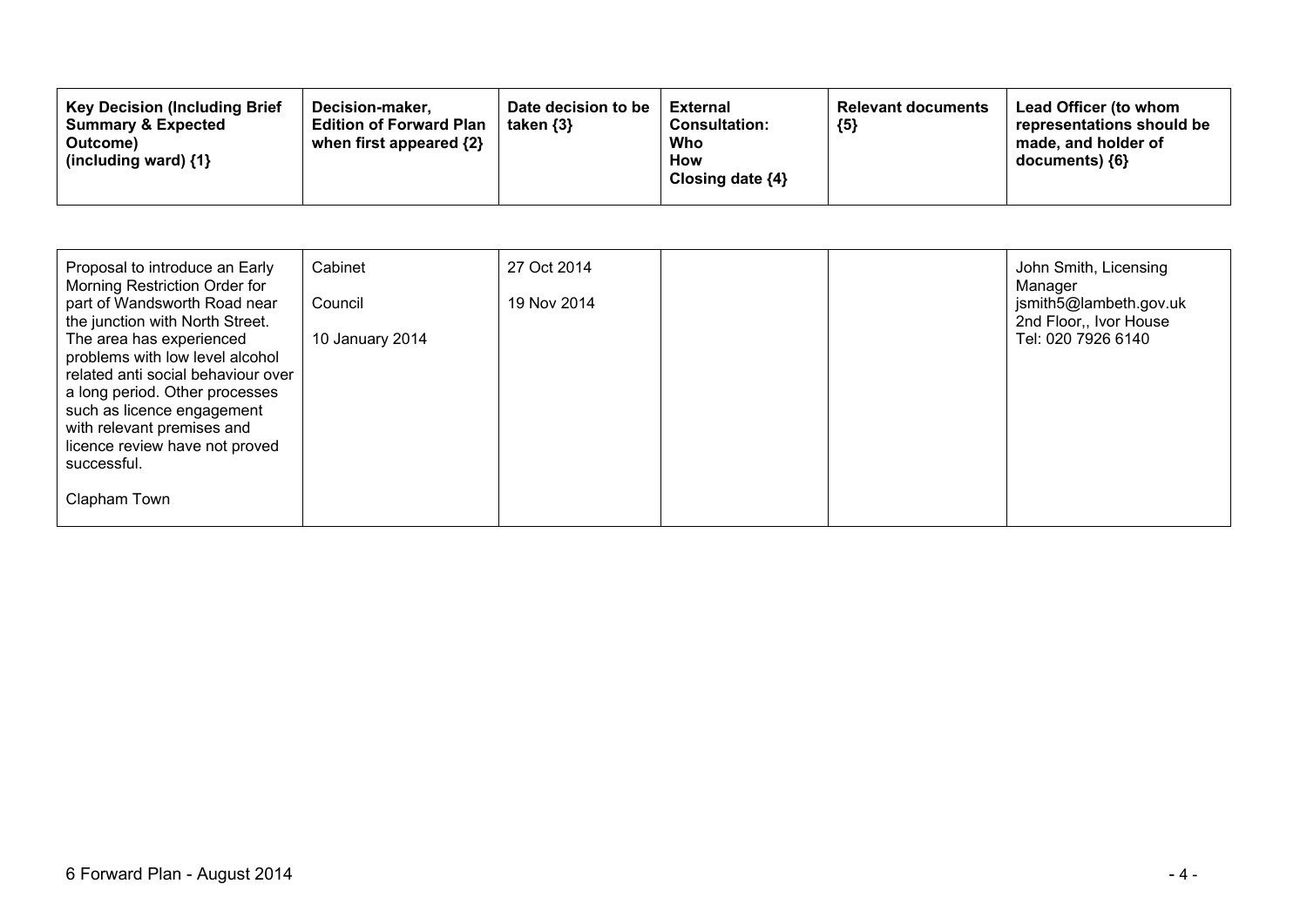**Reports to be approved by the Health and Wellbeing Board**

**None**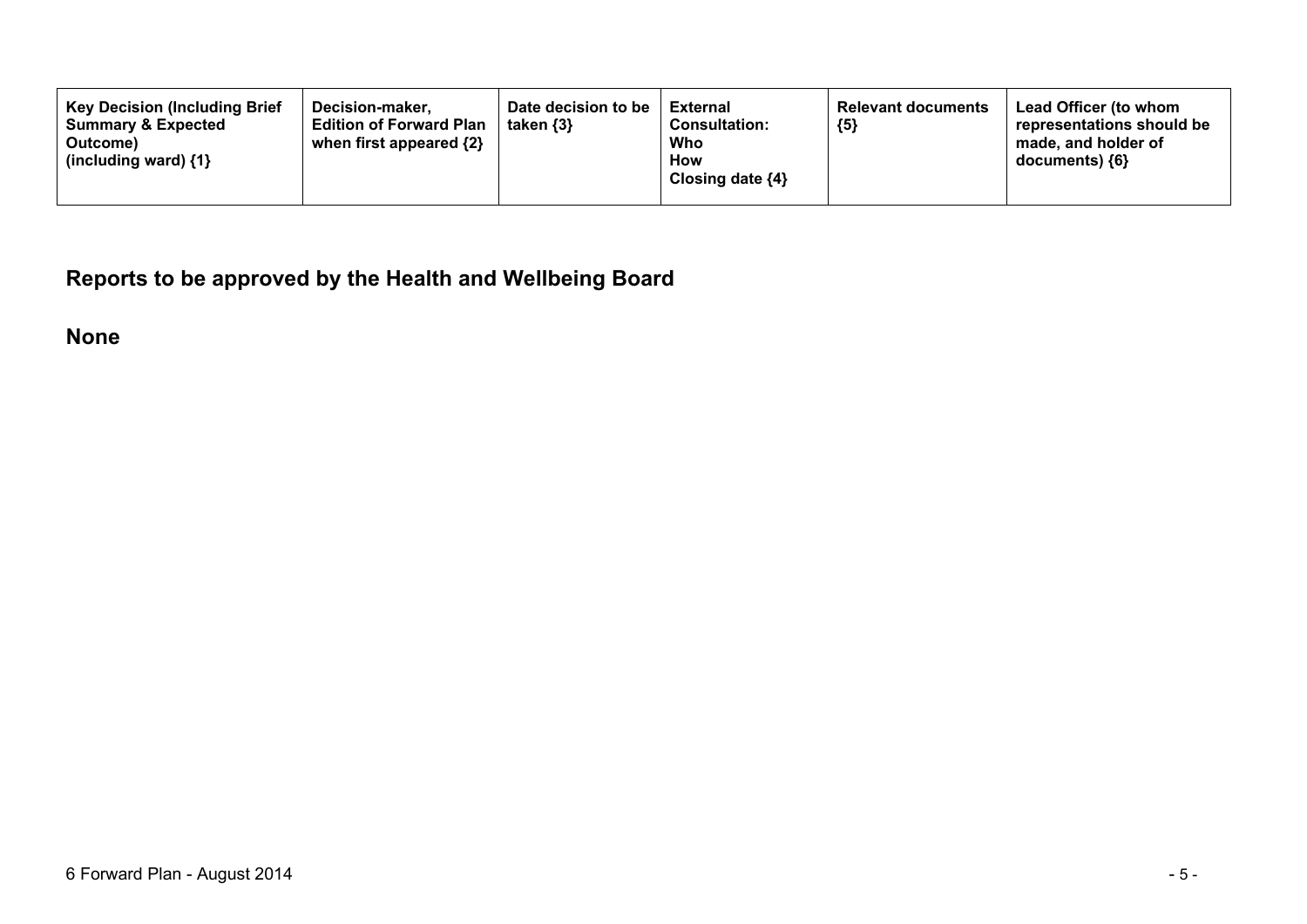#### **Reports to be approved by Cabinet Members**

**Leader of the Council**

**None**

## **Deputy Leader of the Council (Policy)**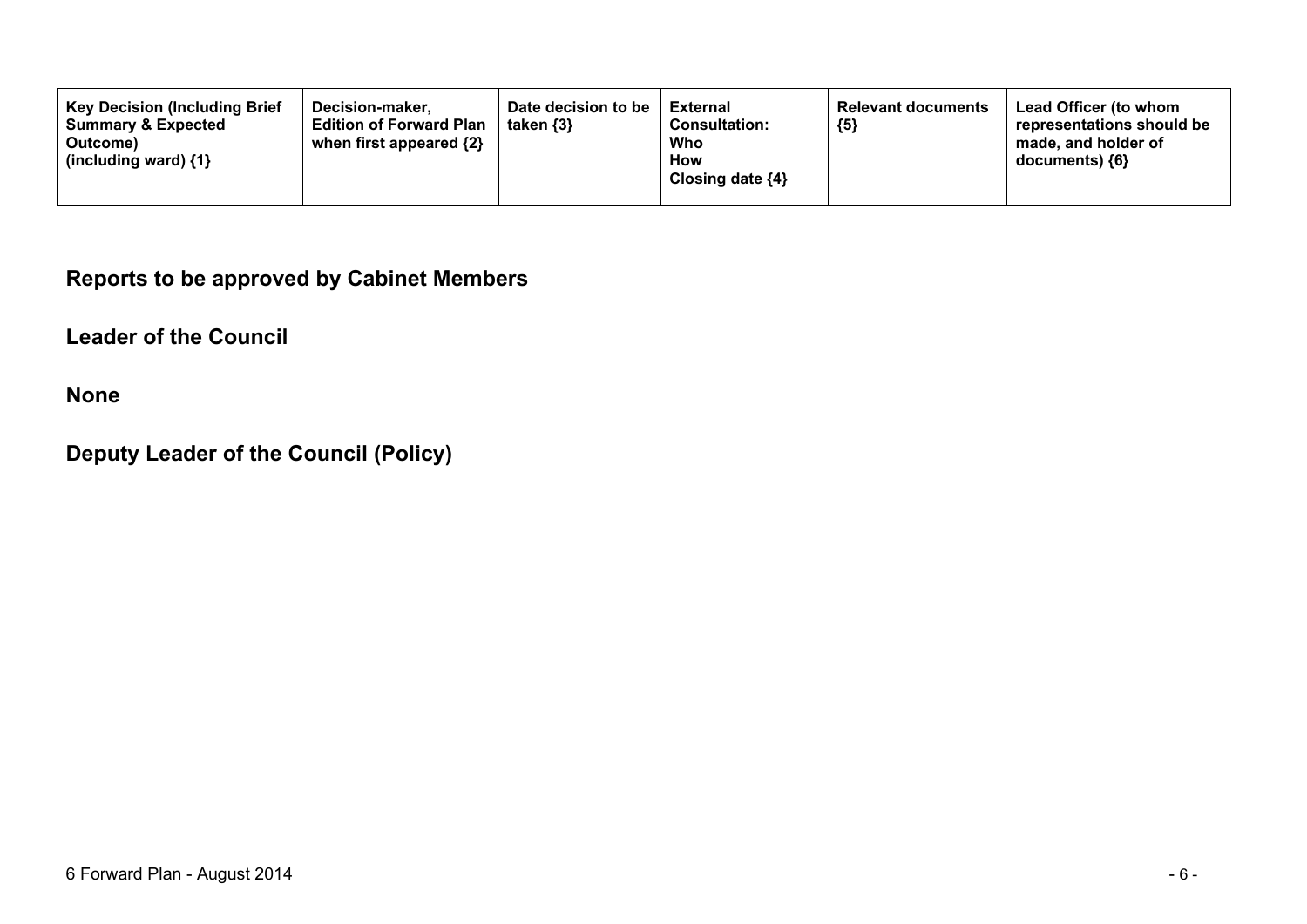| <b>Key Decision (Including Brief)</b><br>Decision-maker.<br><b>Summary &amp; Expected</b><br><b>Edition of Forward Plan</b><br>when first appeared {2}<br>Outcome)<br>(including ward) $\{1\}$ | Date decision to be<br>taken $\{3\}$ | External<br><b>Consultation:</b><br>Who<br>How<br>Closing date $\{4\}$ | <b>Relevant documents</b><br>${5}$ | Lead Officer (to whom<br>representations should be<br>made, and holder of<br>documents) ${6}$ |
|------------------------------------------------------------------------------------------------------------------------------------------------------------------------------------------------|--------------------------------------|------------------------------------------------------------------------|------------------------------------|-----------------------------------------------------------------------------------------------|
|------------------------------------------------------------------------------------------------------------------------------------------------------------------------------------------------|--------------------------------------|------------------------------------------------------------------------|------------------------------------|-----------------------------------------------------------------------------------------------|

| St Leonard's Primary - Main<br>Contractor                           | Deputy Leader of the<br>Council - Policy | 11 Aug 2014 | Schools<br><b>Stakeholders</b>                | Alfred Akpo-Teye,<br>Programme Manager                  |
|---------------------------------------------------------------------|------------------------------------------|-------------|-----------------------------------------------|---------------------------------------------------------|
| The decision will enable the<br>contract to be raised and the       | 3 January 2014                           |             | Consultation with key<br>stakeholders /       | Aakpo-teye@lambeth.gov.uk<br><b>International House</b> |
| works undertaken. The works<br>will include internal and external   |                                          |             | schools etc. has<br>been on-going.            | Tel: 020 7926 9839                                      |
| refurbishment and remodelling<br>works as required. The works       |                                          |             | During a process of<br>feasibility the school |                                                         |
| will also include the provision of                                  |                                          |             | and stakeholders                              |                                                         |
| a new 30-place nursery along<br>with the demolition of the          |                                          |             | have been informed<br>of the nature of the    |                                                         |
| existing caretaker's house.<br>The annual budget for the            |                                          |             | works required. Once<br>the Architects have   |                                                         |
| proposed works will result in the<br>spend of circa £2.5M excluding |                                          |             | produced a design,                            |                                                         |
| FFE and ICT equipment.                                              |                                          |             | public meetings will<br>be held at the school |                                                         |
| The request for approval to<br>appoint the successful tenderers     |                                          |             | and all stakeholders<br>invited. Informal     |                                                         |
| for the construction contract will<br>be presented in May 2014.     |                                          |             | consultation with all<br>stakeholders will be |                                                         |
|                                                                     |                                          |             | followed by a                                 |                                                         |
| St Leonards; Streatham South;<br>Streatham Wells                    |                                          |             | statutory<br>consultation.                    |                                                         |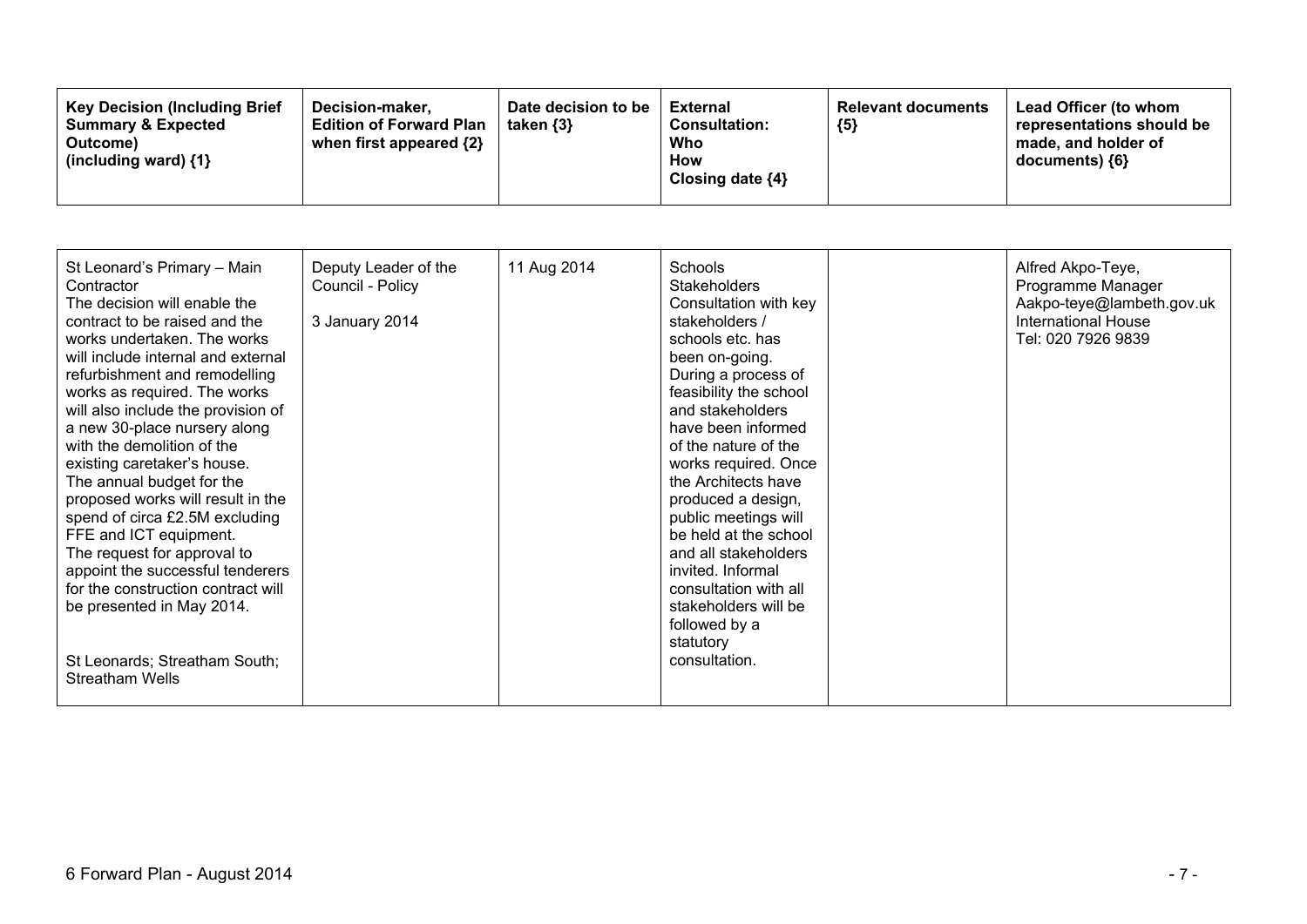| <b>Key Decision (Including Brief)</b><br>Decision-maker.<br><b>Summary &amp; Expected</b><br><b>Edition of Forward Plan</b><br>when first appeared {2}<br>Outcome)<br>(including ward) $\{1\}$ | Date decision to be<br>taken $\{3\}$ | External<br><b>Consultation:</b><br>Who<br>How<br>Closing date ${4}$ | <b>Relevant documents</b><br>${5}$ | Lead Officer (to whom<br>representations should be<br>made, and holder of<br>documents) ${6}$ |
|------------------------------------------------------------------------------------------------------------------------------------------------------------------------------------------------|--------------------------------------|----------------------------------------------------------------------|------------------------------------|-----------------------------------------------------------------------------------------------|
|------------------------------------------------------------------------------------------------------------------------------------------------------------------------------------------------|--------------------------------------|----------------------------------------------------------------------|------------------------------------|-----------------------------------------------------------------------------------------------|

| Capital Maintenance Programme<br>2014/15<br>The decision will enable a series<br>of essential works contracts<br>under the planned "Capital<br>Maintenance Programme" to be<br>raised and the works<br>undertaken.<br>All Wards | Deputy Leader of the<br>Council - Policy<br>3 January 2014 | 11 Aug 2014 | Schools<br>Key stakeholders<br>Consultation with key<br>stakeholders /<br>schools etc. has<br>been on-going.<br>During a process of<br>feasibility and design<br>for specific works all<br>schools and<br>stakeholders have<br>been informed of the<br>nature of the works<br>required and updated<br>along the way. Once<br>contacts are awarded<br>to specific<br>contractors more<br>detailed information<br>will be issued to all<br>regarding programme<br>dates etc. This<br>process is on-going. |  | Alfred Akpo-Teye,<br>Programme Manager<br>Aakpo-teye@lambeth.gov.uk<br><b>International House</b><br>Tel: 020 7926 9839 |
|---------------------------------------------------------------------------------------------------------------------------------------------------------------------------------------------------------------------------------|------------------------------------------------------------|-------------|---------------------------------------------------------------------------------------------------------------------------------------------------------------------------------------------------------------------------------------------------------------------------------------------------------------------------------------------------------------------------------------------------------------------------------------------------------------------------------------------------------|--|-------------------------------------------------------------------------------------------------------------------------|
|---------------------------------------------------------------------------------------------------------------------------------------------------------------------------------------------------------------------------------|------------------------------------------------------------|-------------|---------------------------------------------------------------------------------------------------------------------------------------------------------------------------------------------------------------------------------------------------------------------------------------------------------------------------------------------------------------------------------------------------------------------------------------------------------------------------------------------------------|--|-------------------------------------------------------------------------------------------------------------------------|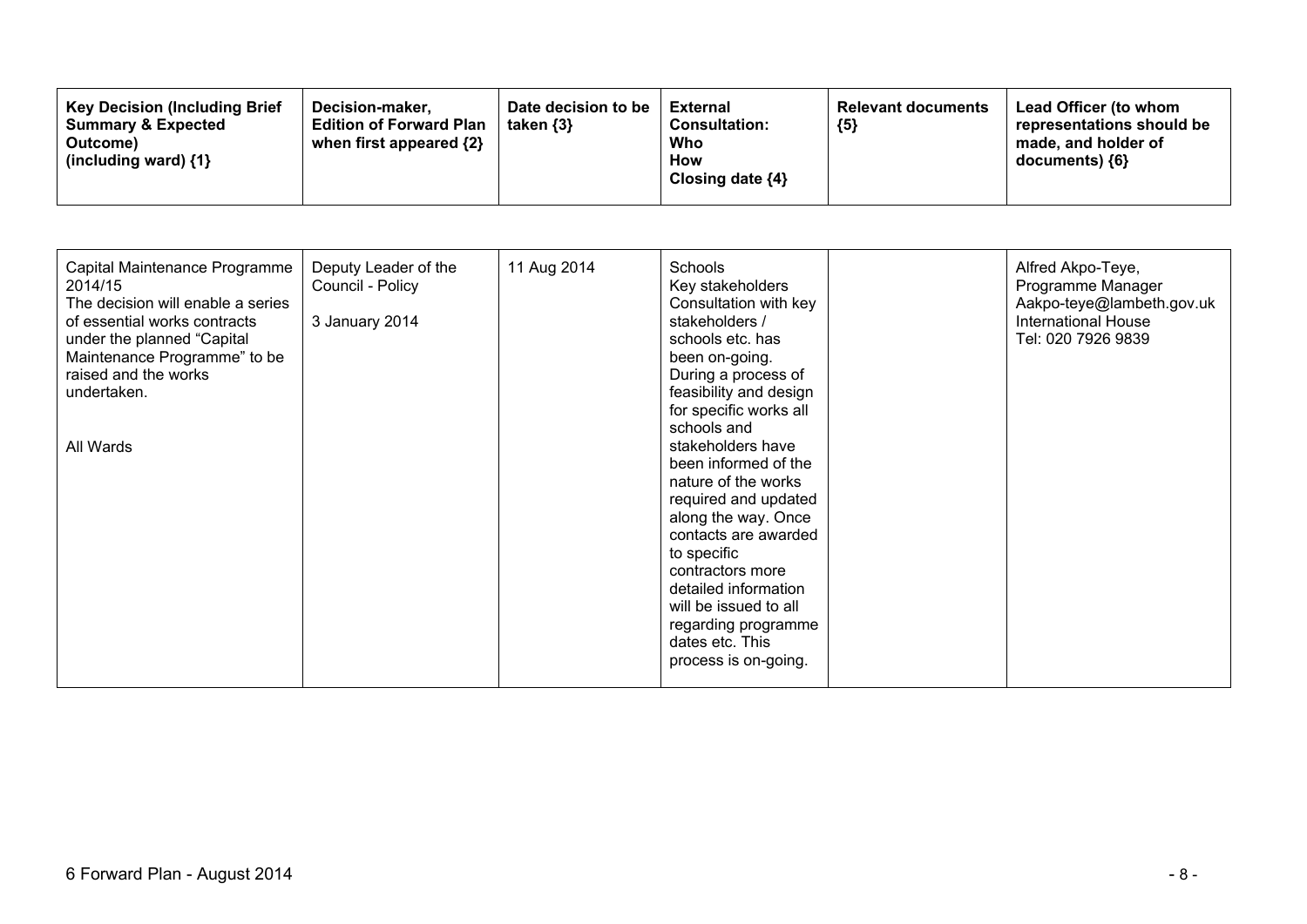| <b>Key Decision (Including Brief</b><br>Decision-maker.<br><b>Edition of Forward Plan</b><br><b>Summary &amp; Expected</b><br>when first appeared $\{2\}$<br>Outcome)<br>(including ward) $\{1\}$ | Date decision to be<br>taken $\{3\}$ | External<br><b>Consultation:</b><br>Who<br>How<br>Closing date ${4}$ | <b>Relevant documents</b><br>${5}$ | Lead Officer (to whom<br>representations should be<br>made, and holder of<br>documents) ${6}$ |
|---------------------------------------------------------------------------------------------------------------------------------------------------------------------------------------------------|--------------------------------------|----------------------------------------------------------------------|------------------------------------|-----------------------------------------------------------------------------------------------|
|---------------------------------------------------------------------------------------------------------------------------------------------------------------------------------------------------|--------------------------------------|----------------------------------------------------------------------|------------------------------------|-----------------------------------------------------------------------------------------------|

| Paxton, Woodmansterne & St<br>John's Angell Town Primary<br>Schools Expansion - Main<br>Contractor<br>The decision will enable the<br>contract to be raised and the<br>works undertaken. The total<br>budget for the proposed works<br>will result in the spend of circa<br>£18m which is made up of<br><b>Targeted Basic Needs and Basic</b><br>Needs Funding.<br>The request for approval to<br>appoint the successful tenderers<br>for the construction contract will<br>be presented in May 2014.<br>Coldharbour; Gipsy Hill;<br>Streatham South | Deputy Leader of the<br>Council - Policy | 11 Aug 2014 | Key<br>stakeholders/schools<br>Consultation with key<br>stakeholders /<br>schools etc. has<br>been on-going.<br>During a process of<br>feasibility the school<br>and stakeholders<br>have been informed<br>of the nature of the<br>works required. Once<br>the Architects have<br>produced a design,<br>public meetings will<br>be held at the school<br>and all stakeholders<br>invited. Informal<br>consultation with all<br>stakeholders will be<br>followed by a<br>statutory<br>consultation. |  | Sylvester Eyong, Programme<br>Manager<br>seyong@lambeth.gov.uk<br>International House<br>Tel: 020 7926 3216 |
|------------------------------------------------------------------------------------------------------------------------------------------------------------------------------------------------------------------------------------------------------------------------------------------------------------------------------------------------------------------------------------------------------------------------------------------------------------------------------------------------------------------------------------------------------|------------------------------------------|-------------|----------------------------------------------------------------------------------------------------------------------------------------------------------------------------------------------------------------------------------------------------------------------------------------------------------------------------------------------------------------------------------------------------------------------------------------------------------------------------------------------------|--|-------------------------------------------------------------------------------------------------------------|
|------------------------------------------------------------------------------------------------------------------------------------------------------------------------------------------------------------------------------------------------------------------------------------------------------------------------------------------------------------------------------------------------------------------------------------------------------------------------------------------------------------------------------------------------------|------------------------------------------|-------------|----------------------------------------------------------------------------------------------------------------------------------------------------------------------------------------------------------------------------------------------------------------------------------------------------------------------------------------------------------------------------------------------------------------------------------------------------------------------------------------------------|--|-------------------------------------------------------------------------------------------------------------|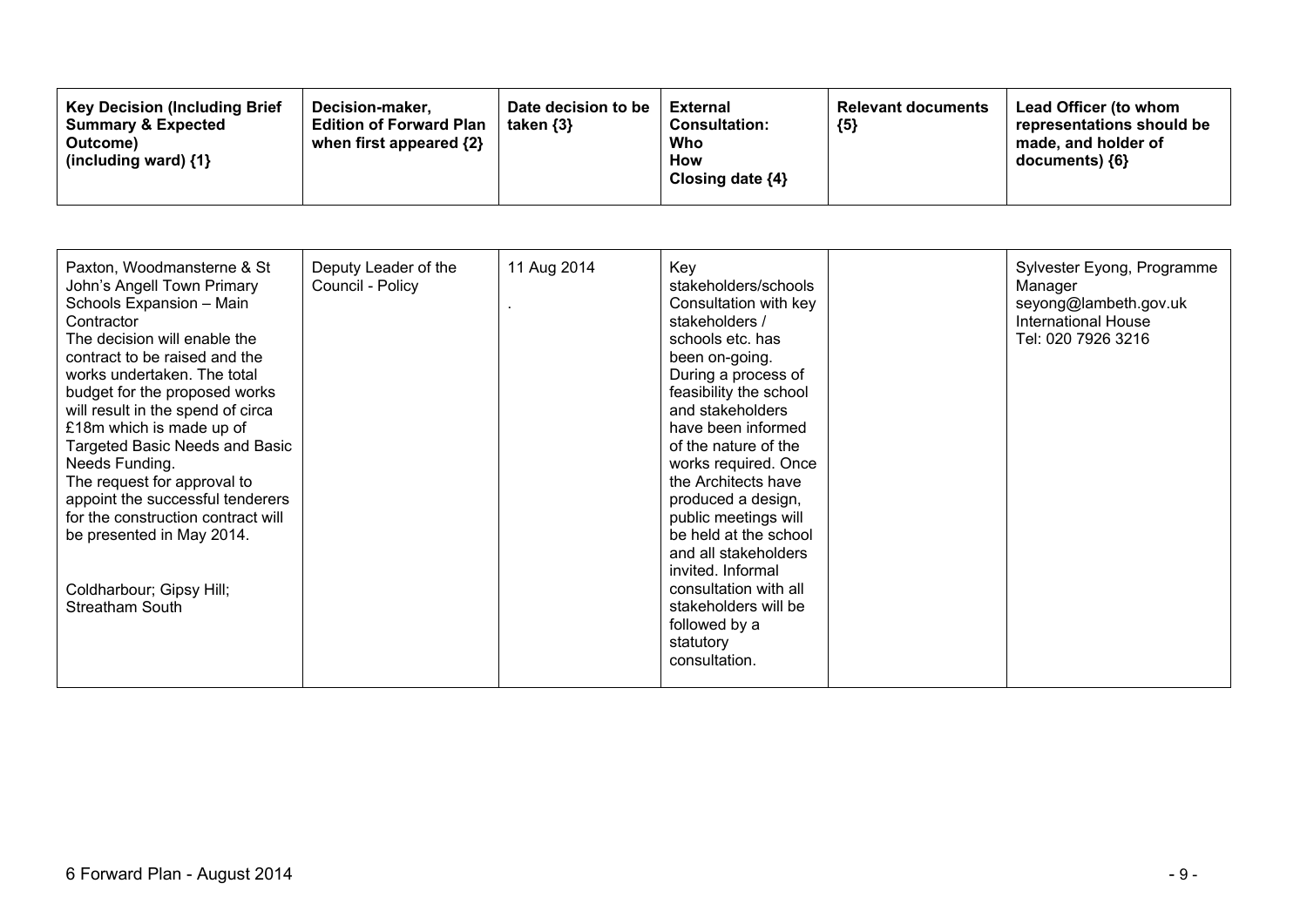| <b>Key Decision (Including Brief</b><br>Decision-maker.<br><b>Edition of Forward Plan</b><br><b>Summary &amp; Expected</b><br>when first appeared $\{2\}$<br>Outcome)<br>(including ward) $\{1\}$ | Date decision to be<br>taken $\{3\}$ | <b>External</b><br><b>Consultation:</b><br>Who<br>How<br>Closing date $\{4\}$ | <b>Relevant documents</b><br>${5}$ | Lead Officer (to whom<br>representations should be<br>made, and holder of<br>$documents)$ {6} |
|---------------------------------------------------------------------------------------------------------------------------------------------------------------------------------------------------|--------------------------------------|-------------------------------------------------------------------------------|------------------------------------|-----------------------------------------------------------------------------------------------|
|---------------------------------------------------------------------------------------------------------------------------------------------------------------------------------------------------|--------------------------------------|-------------------------------------------------------------------------------|------------------------------------|-----------------------------------------------------------------------------------------------|

| <b>Telferscot Primary School</b><br>Expansion<br>There is a growing demand for<br>Primary School Places in<br>Lambeth and especially in the<br>South of the Borough where<br>there has been a significant<br>increase in applications over the<br>past few years. To help meet this<br>demand it is proposed to expand<br>Telferscot School from 1 form of<br>entry per year i.e. 30 children per<br>year to two forms of entry (60<br>children per year).<br>It is planned for this proposed<br>project to be completed by<br>September 2015. The budget for<br>this project is £4m. | Deputy Leader of the<br>Council - Policy<br>25.04.14 | 11 Aug 2014 | All stakeholders will<br>be consulted as part<br>of the Planning and<br>statutory education<br>consultation<br>processes. | Alfred Akpo-Teye,<br>Programme Manager<br>Aakpo-teye@lambeth.gov.uk<br><b>International House</b><br>Tel: 020 7926 9839 |
|---------------------------------------------------------------------------------------------------------------------------------------------------------------------------------------------------------------------------------------------------------------------------------------------------------------------------------------------------------------------------------------------------------------------------------------------------------------------------------------------------------------------------------------------------------------------------------------|------------------------------------------------------|-------------|---------------------------------------------------------------------------------------------------------------------------|-------------------------------------------------------------------------------------------------------------------------|
| <b>Thornton</b>                                                                                                                                                                                                                                                                                                                                                                                                                                                                                                                                                                       |                                                      |             |                                                                                                                           |                                                                                                                         |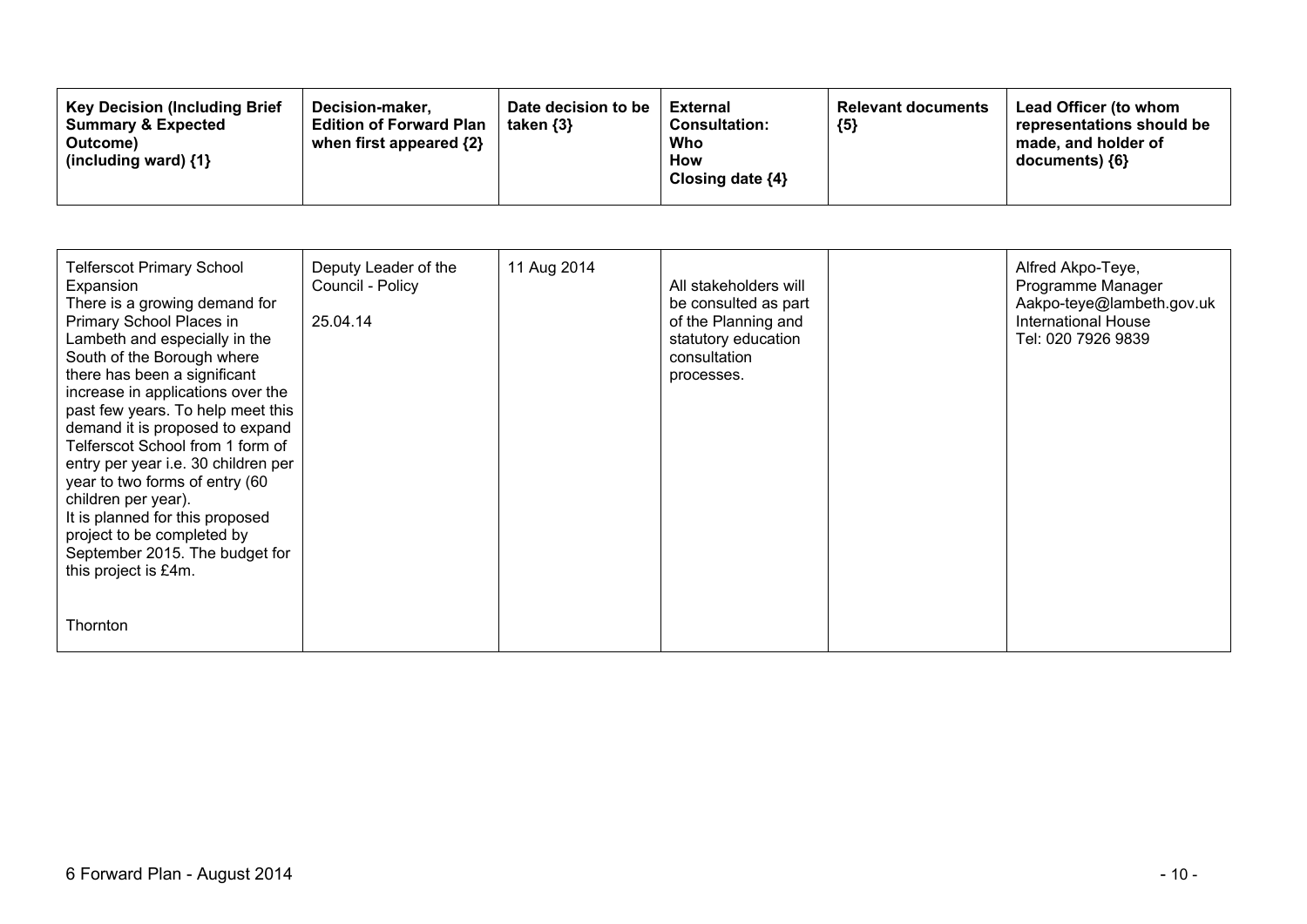| Sudbourne School Expansion<br>Project<br>A decision is requested for an<br>expansion project set to increase<br>by 1.5 Form Entry (FE) creating<br>3FE for the school. | Deputy Leader of the<br>Council - Policy<br>26 July 2013 | 11 Aug 2014 | School staff, parents,<br>children, local<br>residents, Governors,<br>council officers and<br>Cabinet Member.<br>Consultation with<br>school, service users<br>and stake holders. | Sylvester Eyong, Programme<br>Manager<br>seyong@lambeth.gov.uk<br>International House<br>Tel: 020 7926 3216 |
|------------------------------------------------------------------------------------------------------------------------------------------------------------------------|----------------------------------------------------------|-------------|-----------------------------------------------------------------------------------------------------------------------------------------------------------------------------------|-------------------------------------------------------------------------------------------------------------|
| <b>Brixton Hill</b>                                                                                                                                                    |                                                          |             | <b>Future statutory</b><br>notification process<br>with DfE.                                                                                                                      |                                                                                                             |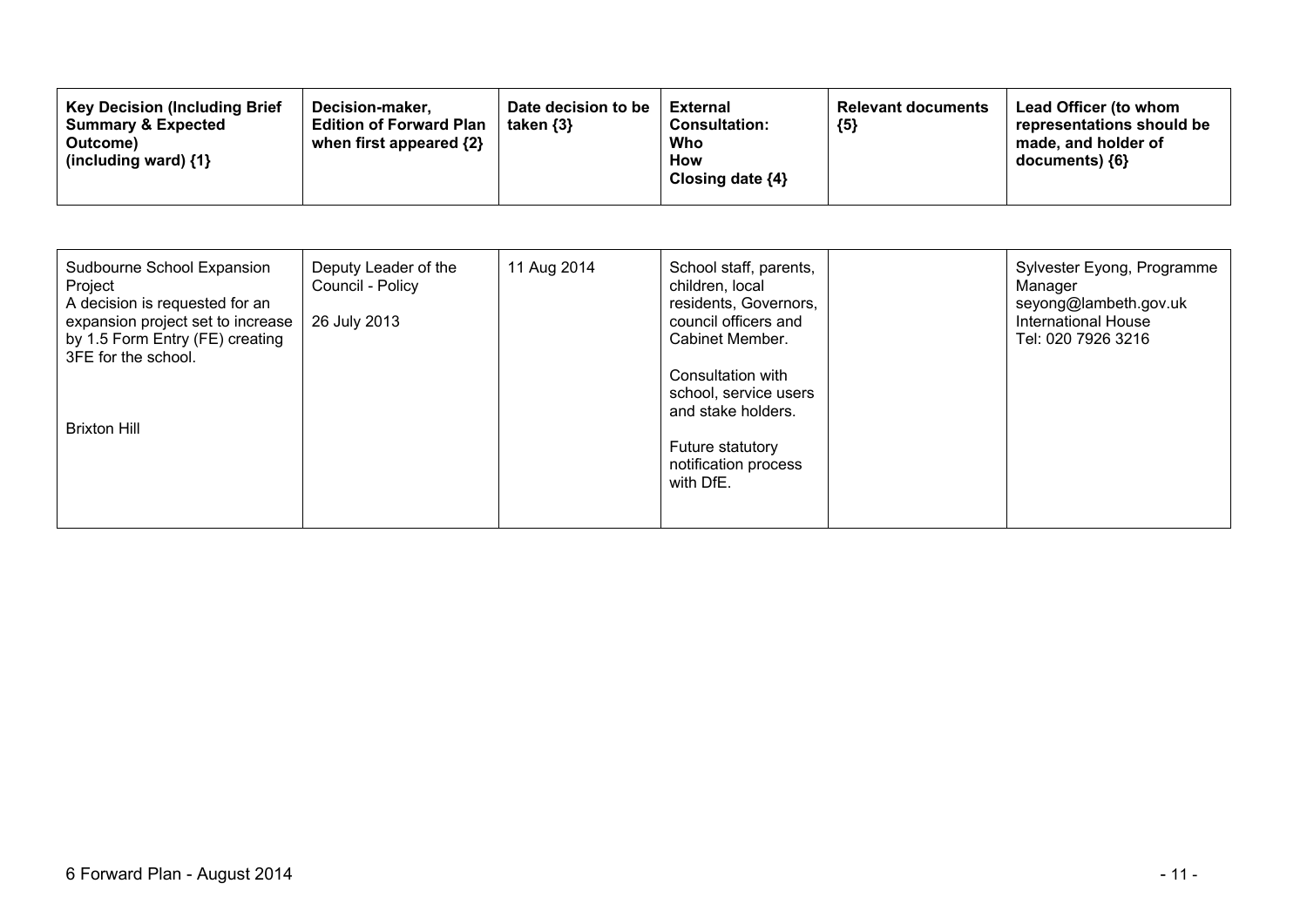| <b>Key Decision (Including Brief</b><br>Decision-maker.<br><b>Edition of Forward Plan</b><br><b>Summary &amp; Expected</b><br>when first appeared $\{2\}$<br>Outcome)<br>(including ward) $\{1\}$ | Date decision to be<br>taken $\{3\}$ | External<br><b>Consultation:</b><br>Who<br>How<br>Closing date ${4}$ | <b>Relevant documents</b><br>${5}$ | Lead Officer (to whom<br>representations should be<br>made, and holder of<br>documents) ${6}$ |
|---------------------------------------------------------------------------------------------------------------------------------------------------------------------------------------------------|--------------------------------------|----------------------------------------------------------------------|------------------------------------|-----------------------------------------------------------------------------------------------|
|---------------------------------------------------------------------------------------------------------------------------------------------------------------------------------------------------|--------------------------------------|----------------------------------------------------------------------|------------------------------------|-----------------------------------------------------------------------------------------------|

| Phase A: Eamonn Fottrell Centre<br>(Michael Tippett Annex) Phase<br><b>B: Michael Tippett School</b><br>Campus<br>Consultation and design work on<br>the annex (Eamonn Fottrell<br>Centre) started September 2013.<br>The SEN consultant identified a<br>change in the delivery of<br>teaching and learning to the<br>pupils. The recommendation was<br>that the buildings (the annex and<br>the main building) must be<br>modified to allow better<br>integration of support services.<br>A design team has been<br>appointed to produce a detailed<br>construction design. Once this is<br>approved it is the aim to appoint<br>a Contractor. The anticipated<br>project budget is likely to be in<br>the region of £1,160,000.00<br>(£500k for the annex and £660k<br>for the main campus) | Deputy Leader of the<br>Council - Policy<br>28.04.2014 | 11 Aug 2014 | <b>Ward Councillors</b><br>These consultations<br>are required and will<br>be planned in the<br>near future. | Sylvester Eyong, Programme<br>Manager<br>seyong@lambeth.gov.uk<br><b>International House</b><br>Tel: 020 7926 3216 |
|-----------------------------------------------------------------------------------------------------------------------------------------------------------------------------------------------------------------------------------------------------------------------------------------------------------------------------------------------------------------------------------------------------------------------------------------------------------------------------------------------------------------------------------------------------------------------------------------------------------------------------------------------------------------------------------------------------------------------------------------------------------------------------------------------|--------------------------------------------------------|-------------|--------------------------------------------------------------------------------------------------------------|--------------------------------------------------------------------------------------------------------------------|
| Thornton                                                                                                                                                                                                                                                                                                                                                                                                                                                                                                                                                                                                                                                                                                                                                                                      |                                                        |             |                                                                                                              |                                                                                                                    |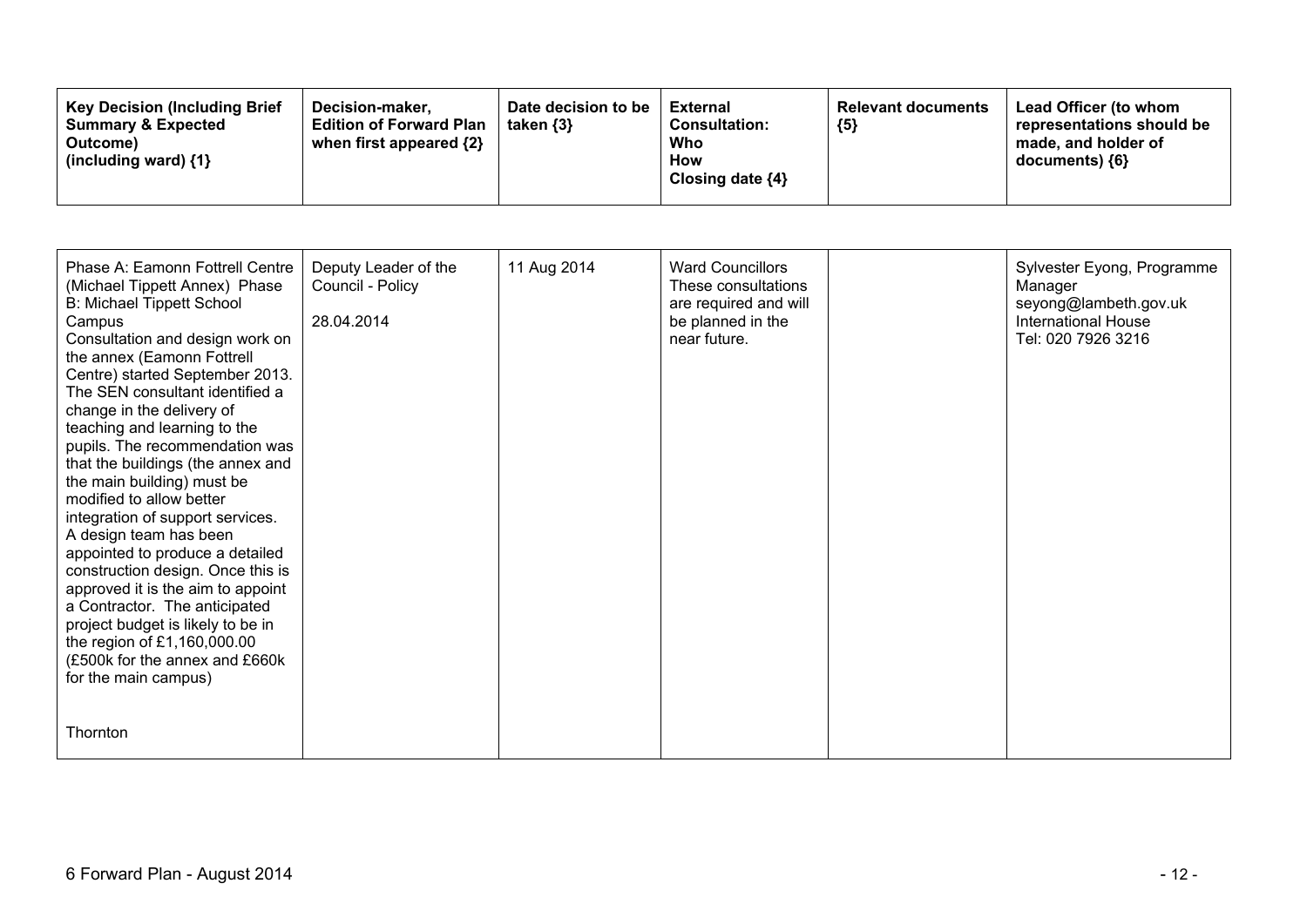| <b>Key Decision (Including Brief)</b><br>Date decision to be<br>Decision-maker,<br><b>Summary &amp; Expected</b><br><b>Edition of Forward Plan</b><br>taken $\{3\}$<br>when first appeared {2}<br>Outcome)<br>(including ward) $\{1\}$ | External<br><b>Consultation:</b><br>Who<br>How<br>Closing date $\{4\}$ | <b>Relevant documents</b><br>${5}$ | <b>Lead Officer (to whom</b><br>representations should be<br>made, and holder of<br>documents) ${6}$ |
|----------------------------------------------------------------------------------------------------------------------------------------------------------------------------------------------------------------------------------------|------------------------------------------------------------------------|------------------------------------|------------------------------------------------------------------------------------------------------|
|----------------------------------------------------------------------------------------------------------------------------------------------------------------------------------------------------------------------------------------|------------------------------------------------------------------------|------------------------------------|------------------------------------------------------------------------------------------------------|

| Kennington Park Bridge to<br>School PRU & Wyvil ASD Unit<br>Two stand alone SEN Units are<br>to be developed on this existing<br>site. The projects are to run<br>concurrently, and should ideally<br>be run by 1 contractor, although<br>the budgets will be managed<br>separately. The total budget is<br>£3.7M.<br>Oval | Deputy Leader of the<br>Council - Policy<br>1 August 2014 | 1 Sep 2014 | We will be holding<br>public consultation<br>with all stakeholders<br>(public, neighbours,<br>staff and parents), at<br>the relevant school<br>sites, after the design<br>has been agreed.<br>This should be<br>around mid<br>December 2014, but<br>will be confirmed<br>closer to the date. |  | Rene Labuschagne<br>rlabuschagne@lambeth.gov.<br>uk<br>6th Floor, International<br>House, 6 Canterbury<br>Crescent,, London, SW9 7QE |
|----------------------------------------------------------------------------------------------------------------------------------------------------------------------------------------------------------------------------------------------------------------------------------------------------------------------------|-----------------------------------------------------------|------------|----------------------------------------------------------------------------------------------------------------------------------------------------------------------------------------------------------------------------------------------------------------------------------------------|--|--------------------------------------------------------------------------------------------------------------------------------------|
|----------------------------------------------------------------------------------------------------------------------------------------------------------------------------------------------------------------------------------------------------------------------------------------------------------------------------|-----------------------------------------------------------|------------|----------------------------------------------------------------------------------------------------------------------------------------------------------------------------------------------------------------------------------------------------------------------------------------------|--|--------------------------------------------------------------------------------------------------------------------------------------|

# **Deputy Leader of the Council - Finance and Investment**

| <b>Environmental Services Fees</b><br>Deputy Leader of the<br>Council - Finance and<br>and Charges<br>Agree to the changes to the<br>Investment<br><b>Environmental Services Fees</b><br>and Charges to be applicable<br>31 January 2014<br>from Apil 2014.<br>All Wards | 11 Aug 2014 |  |  | Michael C Clarke, Public<br><b>Environment Manager</b><br>mcclarke@lambeth.gov.uk<br>1st Floor, Service Team<br>House, 185-205<br>Shakespeare Road, London,<br><b>SE24 0PZ</b><br>Tel: 020 7926 0528 |
|--------------------------------------------------------------------------------------------------------------------------------------------------------------------------------------------------------------------------------------------------------------------------|-------------|--|--|------------------------------------------------------------------------------------------------------------------------------------------------------------------------------------------------------|
|--------------------------------------------------------------------------------------------------------------------------------------------------------------------------------------------------------------------------------------------------------------------------|-------------|--|--|------------------------------------------------------------------------------------------------------------------------------------------------------------------------------------------------------|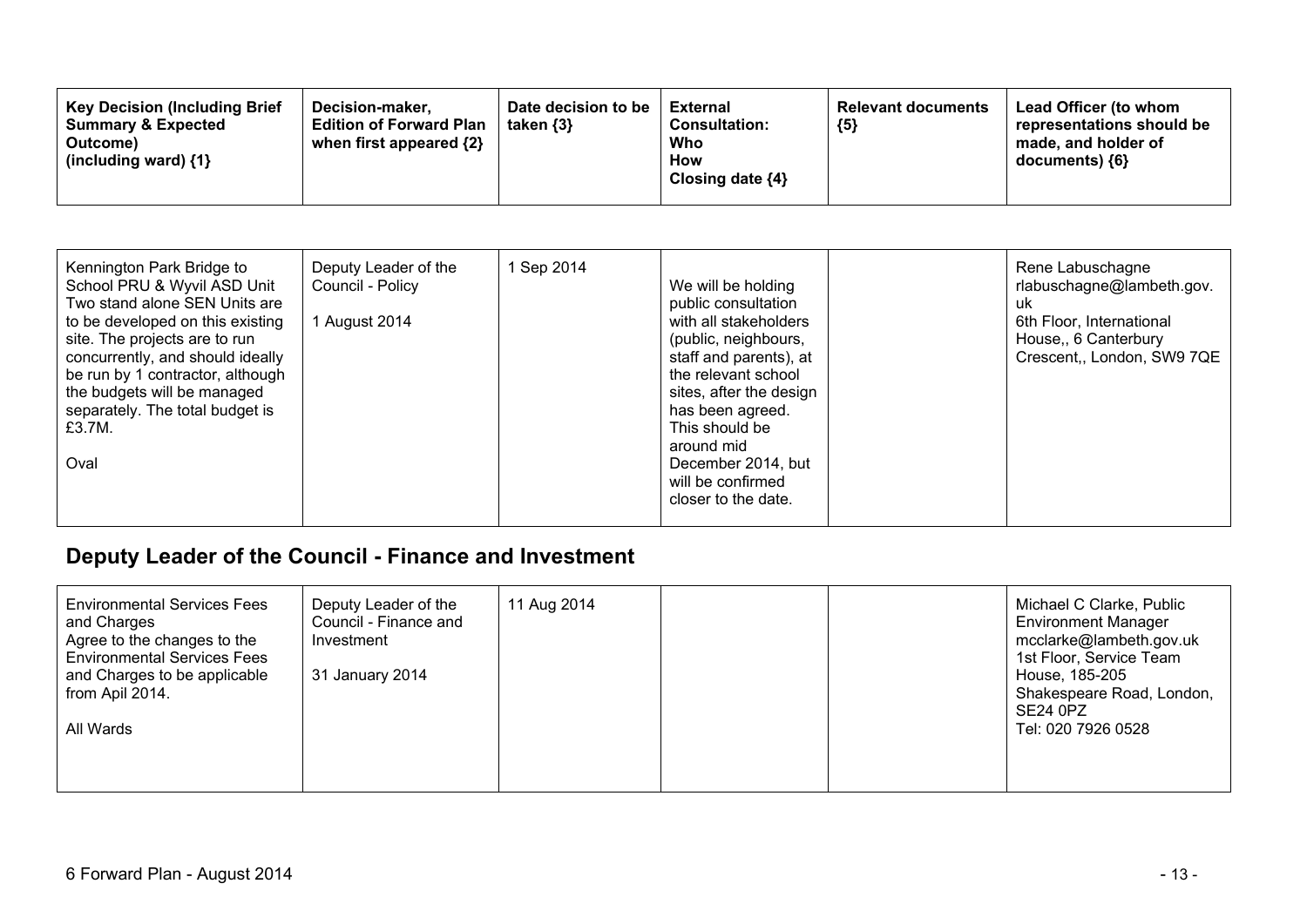| <b>Key Decision (Including Brief)</b><br>Decision-maker.<br><b>Summary &amp; Expected</b><br><b>Edition of Forward Plan</b><br>when first appeared {2}<br>Outcome)<br>(including ward) $\{1\}$ | Date decision to be<br>taken $\{3\}$ | External<br><b>Consultation:</b><br>Who<br>How<br>Closing date $\{4\}$ | <b>Relevant documents</b><br>${5}$ | Lead Officer (to whom<br>representations should be<br>made, and holder of<br>$documents)$ {6} |
|------------------------------------------------------------------------------------------------------------------------------------------------------------------------------------------------|--------------------------------------|------------------------------------------------------------------------|------------------------------------|-----------------------------------------------------------------------------------------------|
|------------------------------------------------------------------------------------------------------------------------------------------------------------------------------------------------|--------------------------------------|------------------------------------------------------------------------|------------------------------------|-----------------------------------------------------------------------------------------------|

| Single Homeless Project for the<br>Lambeth Tenancy Support<br>Service<br>The award of a 3 year contract<br>extension under waiver to the<br>Single Homeless Project for the<br>Lambeth Tenancy Support<br>Service. The service will provide<br>tenancy support to tenants in the<br>private rented sector, Lambeth<br>council tenants and a cohort of<br>families under the Troubled<br>Families programme. There is a<br>mixture of recurrent and non<br>recurrent funding which means<br>that the total cost over the three<br>year period could be £2,500,000.<br>(950k, 950k and 600k)<br>respectively. | Deputy Leader of the<br>Council - Finance and<br>Investment<br>27 June 2014 | 18 Aug 2014 |  |  | Paul Davis, Commissioning<br><b>Manager Supporting People</b><br>pdavis2@lambeth.gov.uk<br>Phoenix House, 10<br>Wandsworth Road, London,<br>SW8 2LL<br>Tel: 020 7926 7538<br>020 7926 7526 |
|-------------------------------------------------------------------------------------------------------------------------------------------------------------------------------------------------------------------------------------------------------------------------------------------------------------------------------------------------------------------------------------------------------------------------------------------------------------------------------------------------------------------------------------------------------------------------------------------------------------|-----------------------------------------------------------------------------|-------------|--|--|--------------------------------------------------------------------------------------------------------------------------------------------------------------------------------------------|
|-------------------------------------------------------------------------------------------------------------------------------------------------------------------------------------------------------------------------------------------------------------------------------------------------------------------------------------------------------------------------------------------------------------------------------------------------------------------------------------------------------------------------------------------------------------------------------------------------------------|-----------------------------------------------------------------------------|-------------|--|--|--------------------------------------------------------------------------------------------------------------------------------------------------------------------------------------------|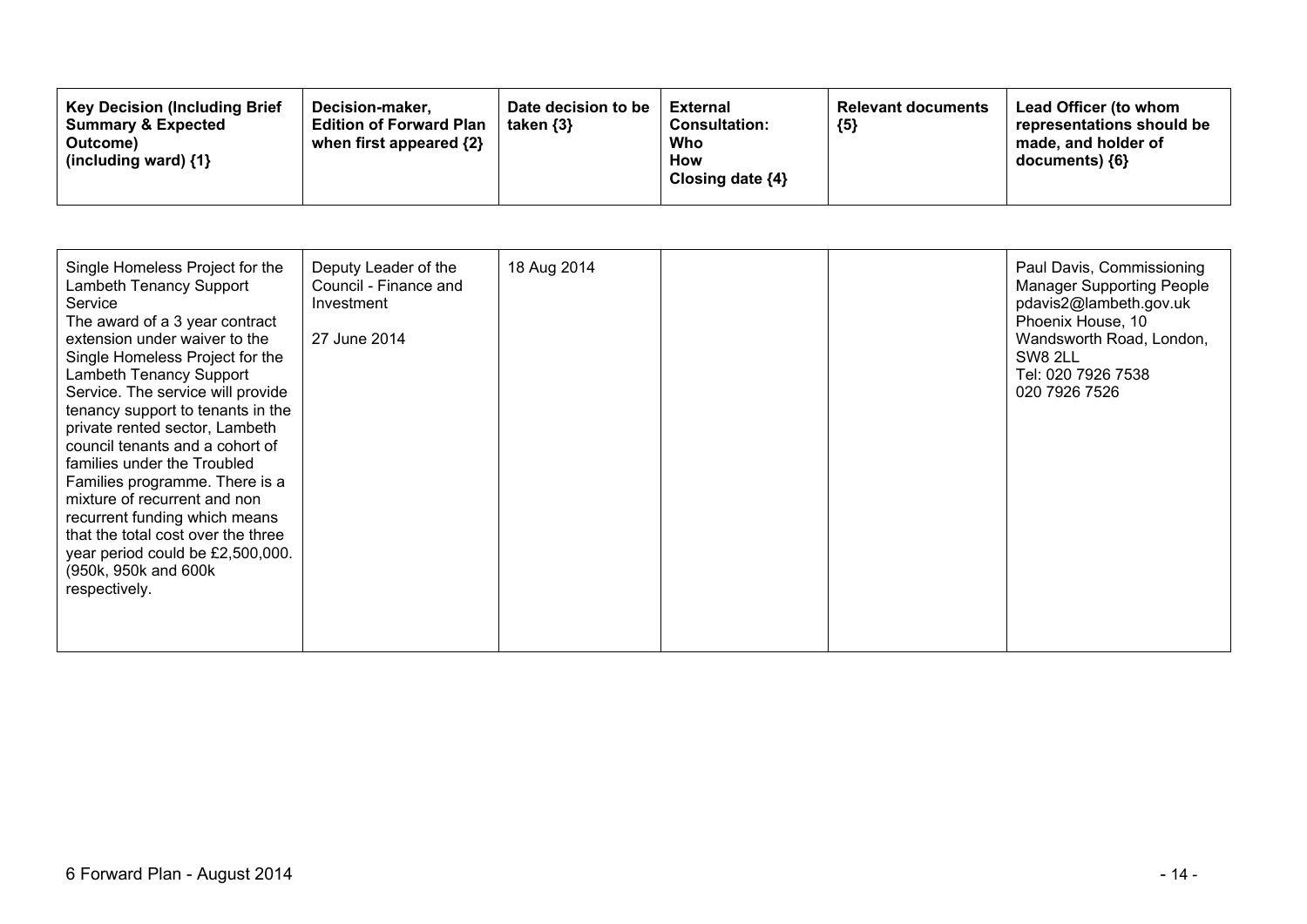| Provision of fuel and oil for<br>Deputy Leader of the<br>Council - Finance and<br>Lambeth's Leased Vehicles<br>Purchasing arrangements to be<br>Investment<br>put in place for a payment card<br>solution to enable officers to<br>1 August 2014<br>purchase fuel for council lease<br>vehicles.<br>All Wards | 1 Sep 2014 | The main<br>stakeholders for this<br>project are the Cost<br>Centre managers<br>whose staff require a<br>lease car or<br>commercial vehicle to<br>perform their role.<br>The Cost Centre<br>managers will be<br>consulted prior to the<br>award of contract and<br>guidance will be<br>circulated on the best<br>use of the service to<br>ensure value for<br>money and probity<br>when using the fuel<br>cards. |  | Helen Lee<br>hlee@lambeth.gov.uk<br>3rd Floor Olive Morris House,<br>Brixton Hill, London, SW2<br>1RL<br>Tel: 0207 92 |
|---------------------------------------------------------------------------------------------------------------------------------------------------------------------------------------------------------------------------------------------------------------------------------------------------------------|------------|------------------------------------------------------------------------------------------------------------------------------------------------------------------------------------------------------------------------------------------------------------------------------------------------------------------------------------------------------------------------------------------------------------------|--|-----------------------------------------------------------------------------------------------------------------------|
|---------------------------------------------------------------------------------------------------------------------------------------------------------------------------------------------------------------------------------------------------------------------------------------------------------------|------------|------------------------------------------------------------------------------------------------------------------------------------------------------------------------------------------------------------------------------------------------------------------------------------------------------------------------------------------------------------------------------------------------------------------|--|-----------------------------------------------------------------------------------------------------------------------|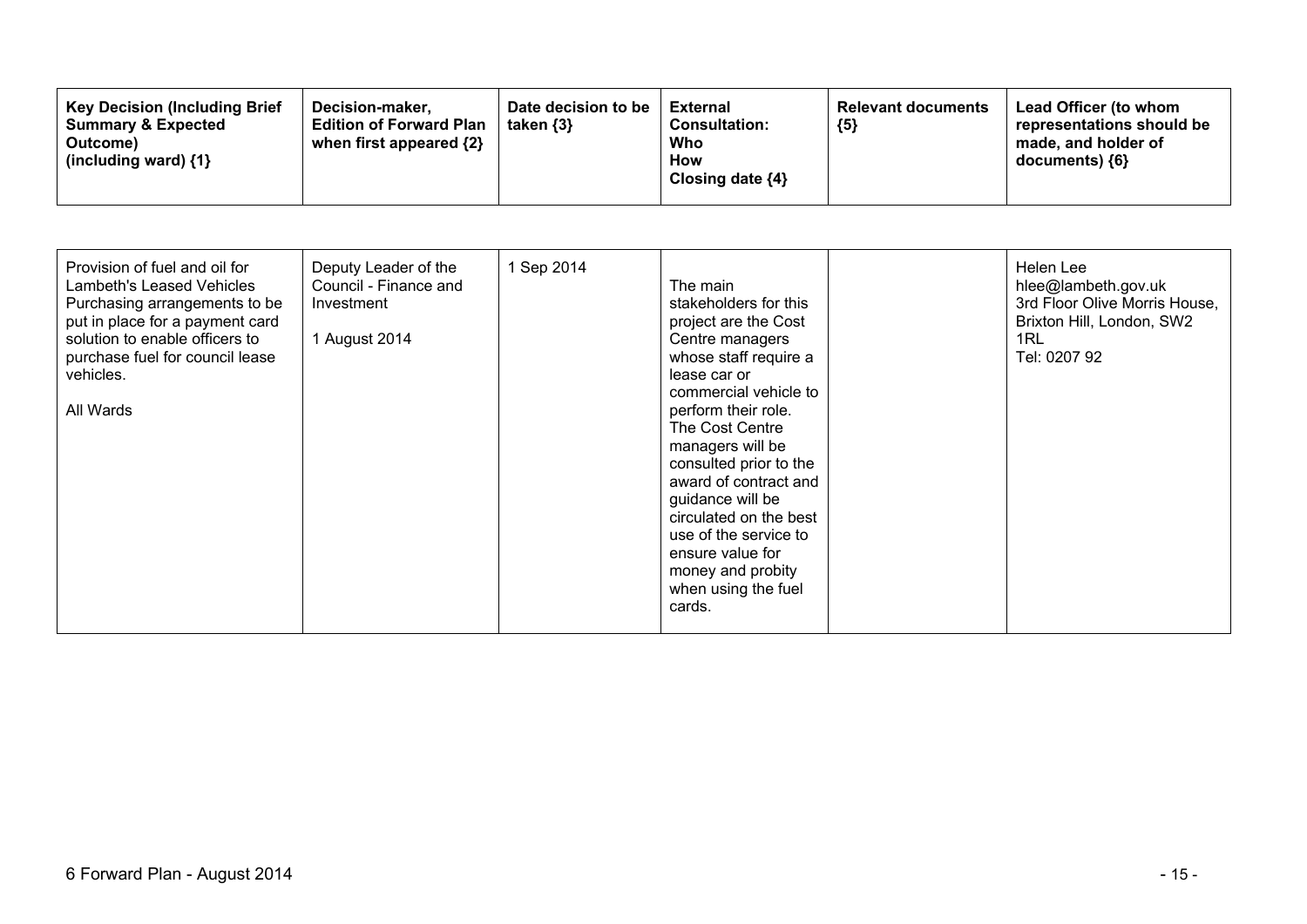| <b>Key Decision (Including Brief</b><br>Decision-maker.<br><b>Summary &amp; Expected</b><br><b>Edition of Forward Plan</b><br>when first appeared $\{2\}$<br>Outcome)<br>(including ward) $\{1\}$ | Date decision to be<br>taken $\{3\}$ | External<br><b>Consultation:</b><br>Who<br>How<br>Closing date $\{4\}$ | <b>Relevant documents</b><br>${5}$ | Lead Officer (to whom<br>representations should be<br>made, and holder of<br>documents) {6} |
|---------------------------------------------------------------------------------------------------------------------------------------------------------------------------------------------------|--------------------------------------|------------------------------------------------------------------------|------------------------------------|---------------------------------------------------------------------------------------------|
|---------------------------------------------------------------------------------------------------------------------------------------------------------------------------------------------------|--------------------------------------|------------------------------------------------------------------------|------------------------------------|---------------------------------------------------------------------------------------------|

#### **Children and Adult Services**

| <b>Contract Extension for Short</b><br><b>Breaks Services for Children</b><br>with Disabilities<br>All Wards                                                                                             | Cabinet Member for<br>Children and Adult<br><b>Services</b><br>March, 2012   | 11 Aug 2014 | n/a                                                                                                           | <b>Officer Delegated</b><br>Decision Report | Angella Daley, Strategic<br><b>Commissioning Specialist</b><br><b>Services</b><br>adaley@lambeth.gov.uk<br><b>International House</b><br>Tel: 020 7926 5213 |
|----------------------------------------------------------------------------------------------------------------------------------------------------------------------------------------------------------|------------------------------------------------------------------------------|-------------|---------------------------------------------------------------------------------------------------------------|---------------------------------------------|-------------------------------------------------------------------------------------------------------------------------------------------------------------|
| <b>Contract Extension Report for</b><br>Home Support Services for<br>Children with Disabilities (CWD)<br><b>Contract Extension Report for</b><br>Home Support Services for CWD<br>all wards<br>All Wards | Cabinet Member for Early<br>Years, Youth and<br>Families<br>14 December 2012 | 11 Aug 2014 | . Questionnaires to<br>service users<br>October 2011.<br>2. Parent/Carer<br><b>Consultation March</b><br>2011 |                                             | Angella Daley, Strategic<br><b>Commissioning Specialist</b><br><b>Services</b><br>adaley@lambeth.gov.uk<br><b>International House</b><br>Tel: 020 7926 5213 |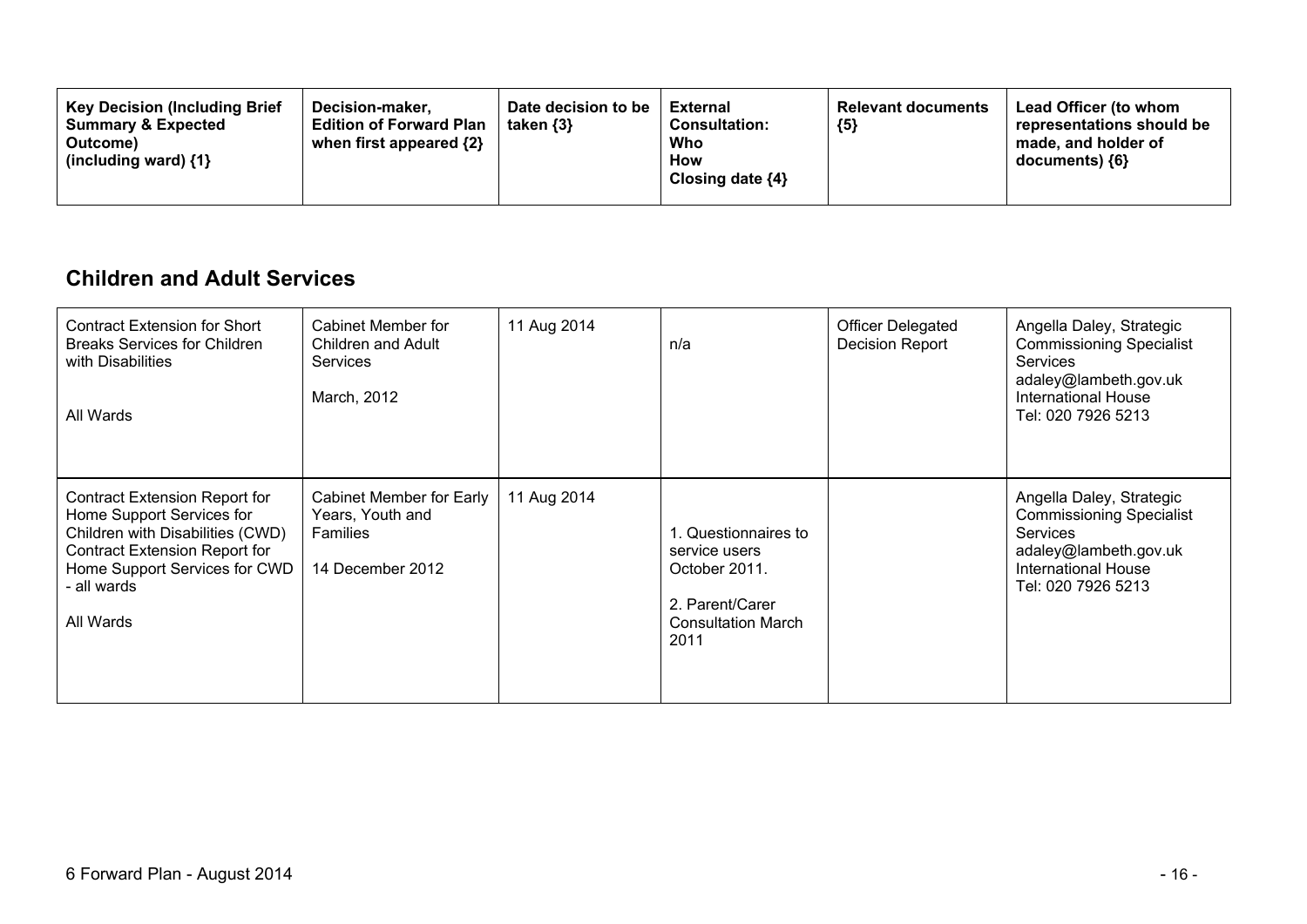| <b>Transforming Adult Mental</b><br><b>Health Rehabilitation services</b><br>Development of an alliance<br>contracting "development" pilot<br>to support personalised<br>integrated care and support for<br>local citizens.<br>All Wards | <b>Cabinet Member for</b><br>Children and Adult<br><b>Services</b><br>14 February 2014 | 11 Aug 2014 | A communication and<br>stakeholder<br>engagement strategy<br>is being developed<br>which will consider<br>further actions<br>required to better<br>inform and engage<br>service users, carers,<br>senior managers and<br>stakeholders in this<br>proposal. | Denis O'Rourke, Assistant<br>Director Integrated<br>Commissioning - Adult<br><b>Mental Health</b><br>denisorourke@nhs.net                                            |
|------------------------------------------------------------------------------------------------------------------------------------------------------------------------------------------------------------------------------------------|----------------------------------------------------------------------------------------|-------------|------------------------------------------------------------------------------------------------------------------------------------------------------------------------------------------------------------------------------------------------------------|----------------------------------------------------------------------------------------------------------------------------------------------------------------------|
| Passenger Transport Services<br>Tender for passenger transport<br>services across adult and<br>children's services<br>All Wards                                                                                                          | Cabinet Member for<br>Children and Adult<br>Services<br>17.04.14                       | 11 Aug 2014 | Provider<br>Engagement Event-<br>2/4/14 (workshop and<br>presentation on<br>specification)<br>User consultation<br>and feedback on<br>service (surveys,<br>telephone interviews)<br>March-April 2014                                                       | Georgie Jones-Conaghan,<br><b>Strategic Commissioning</b><br>Manager<br>gjonesconaghan@lambeth.g<br>ov.uk<br>Phoenix House, London,<br>SW8 2LL<br>Tel: 020 7926 4684 |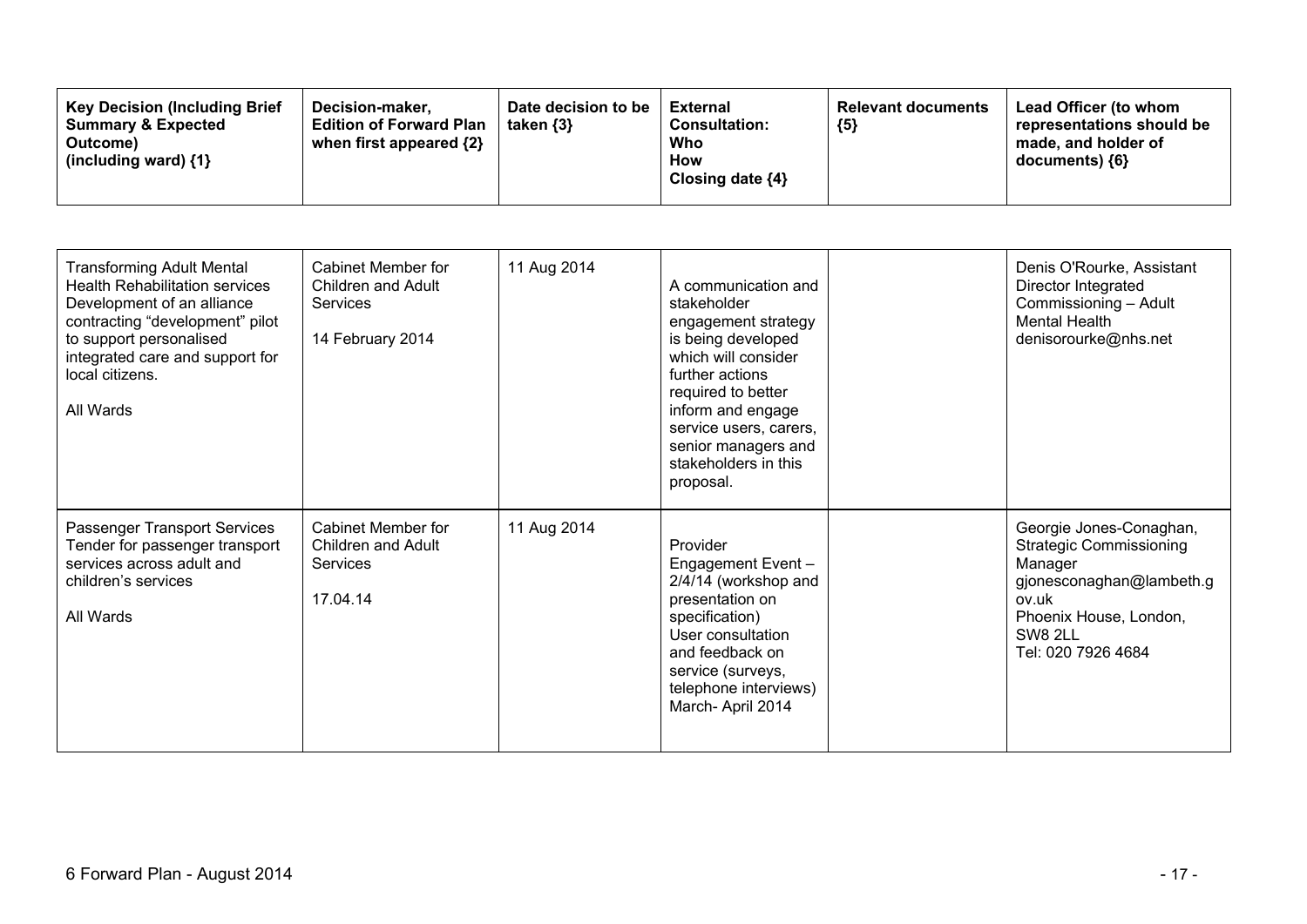| Mental Health Accommodation<br>and Community Support<br>contract.<br>Extension of the Mental Health<br>Accommodation and Community<br>Support contract.<br>All Wards                                                            | Cabinet Member for<br>Health and Wellbeing<br>16.05.14               | 11 Aug 2014                                                              |                                                                                | Denis O'Rourke, Assistant<br>Director Integrated<br>Commissioning - Adult<br>Mental Health<br>denisorourke@nhs.net                                                                         |
|---------------------------------------------------------------------------------------------------------------------------------------------------------------------------------------------------------------------------------|----------------------------------------------------------------------|--------------------------------------------------------------------------|--------------------------------------------------------------------------------|--------------------------------------------------------------------------------------------------------------------------------------------------------------------------------------------|
| Semi Independent Living for 16+<br><b>Provision</b><br>The contract is to be extended<br>to enable one single tender of<br>adults and childrens' services.<br>The extension will allow time to<br>prepare for a single pathway. | Cabinet Member for<br>Children and Adult<br>Services<br>13 June 2014 | 11 Aug 2014<br>Please select date of<br>when decision would<br>be taken. | A full consultation<br>process was<br>undertaken for the<br>original contract. | Linnette Taylor, Strategiv<br><b>Commissioning Officer</b><br>LTaylor5@lambeth.gov.uk<br>Children & Young People<br>Services, 205 Stockwell<br>Road,, London,, SW9 9SL<br>Tel: 02079265214 |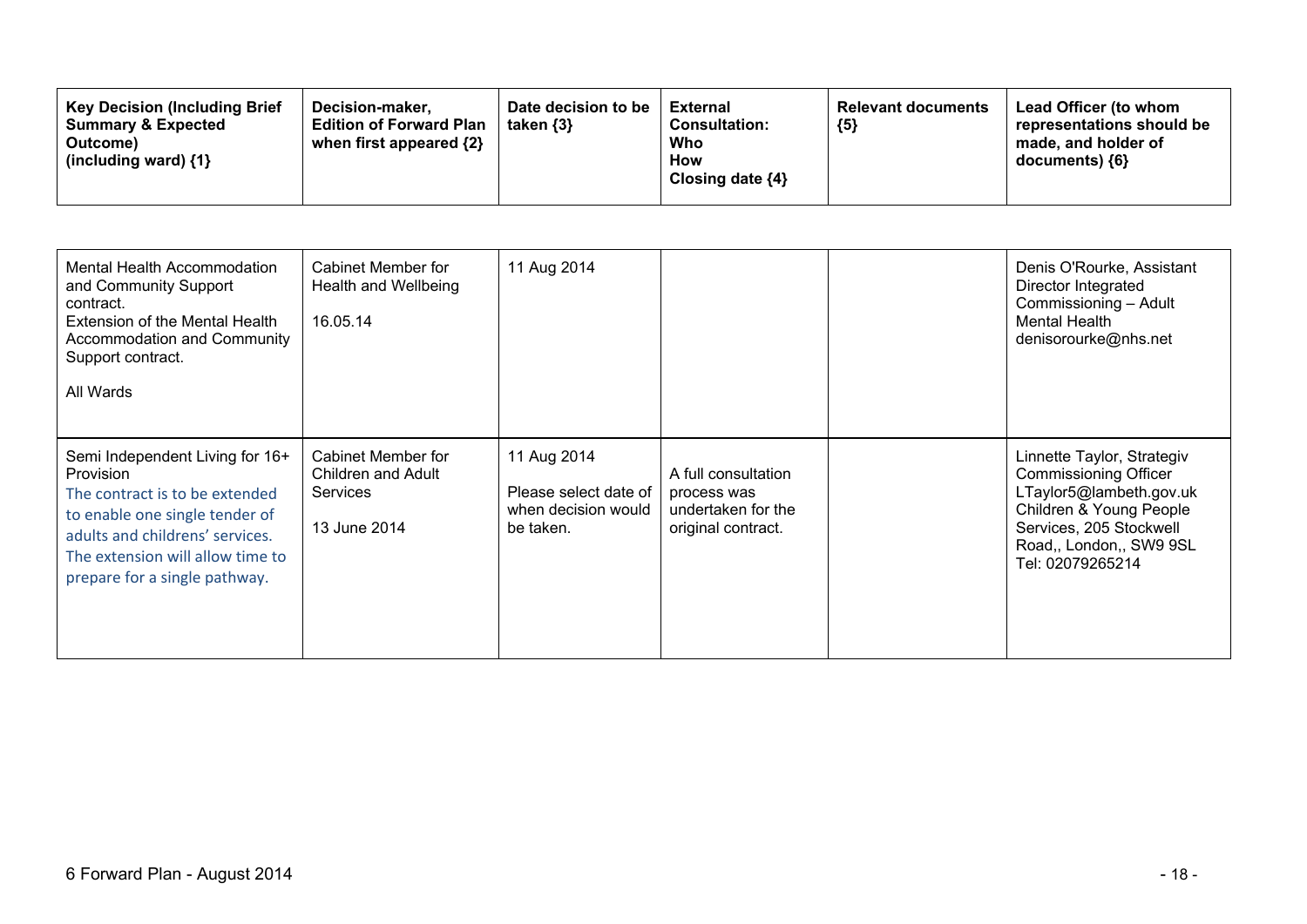| <b>Key Decision (Including Brief</b><br>Date decision to be<br>Decision-maker.<br><b>Summary &amp; Expected</b><br>taken $\{3\}$<br><b>Edition of Forward Plan</b><br>when first appeared $\{2\}$<br>Outcome)<br>(including ward) $\{1\}$ | External<br><b>Relevant documents</b><br>${5}$<br><b>Consultation:</b><br>Who<br>How<br>Closing date $\{4\}$ | <b>Lead Officer (to whom</b><br>representations should be<br>made, and holder of<br>documents) {6} |
|-------------------------------------------------------------------------------------------------------------------------------------------------------------------------------------------------------------------------------------------|--------------------------------------------------------------------------------------------------------------|----------------------------------------------------------------------------------------------------|
|-------------------------------------------------------------------------------------------------------------------------------------------------------------------------------------------------------------------------------------------|--------------------------------------------------------------------------------------------------------------|----------------------------------------------------------------------------------------------------|

# **Environment and Sustainability**

| Cabinet Member for<br>Annual s106 London Eye -<br><b>Report 14/15</b><br>Environment and<br>To agree the proposals for<br>Sustainability<br>disbursement of S106 funding<br>associated with the London Eye<br>4 July 2014<br>and administered by the Visitor<br>Management Group.<br>Bishop's; Prince's | 11 Aug 2014<br>Please select date of<br>when decision would<br>be taken. | Doug Perry, Head of<br><b>Environmental Services &amp;</b><br>Highways<br>dperry@lambeth.gov.uk<br>Service Team House, 185-<br>205 Shakespeare Road,<br>LONDON, SE24 0PZ<br>Tel: 020 7926 1255 |
|---------------------------------------------------------------------------------------------------------------------------------------------------------------------------------------------------------------------------------------------------------------------------------------------------------|--------------------------------------------------------------------------|------------------------------------------------------------------------------------------------------------------------------------------------------------------------------------------------|
|---------------------------------------------------------------------------------------------------------------------------------------------------------------------------------------------------------------------------------------------------------------------------------------------------------|--------------------------------------------------------------------------|------------------------------------------------------------------------------------------------------------------------------------------------------------------------------------------------|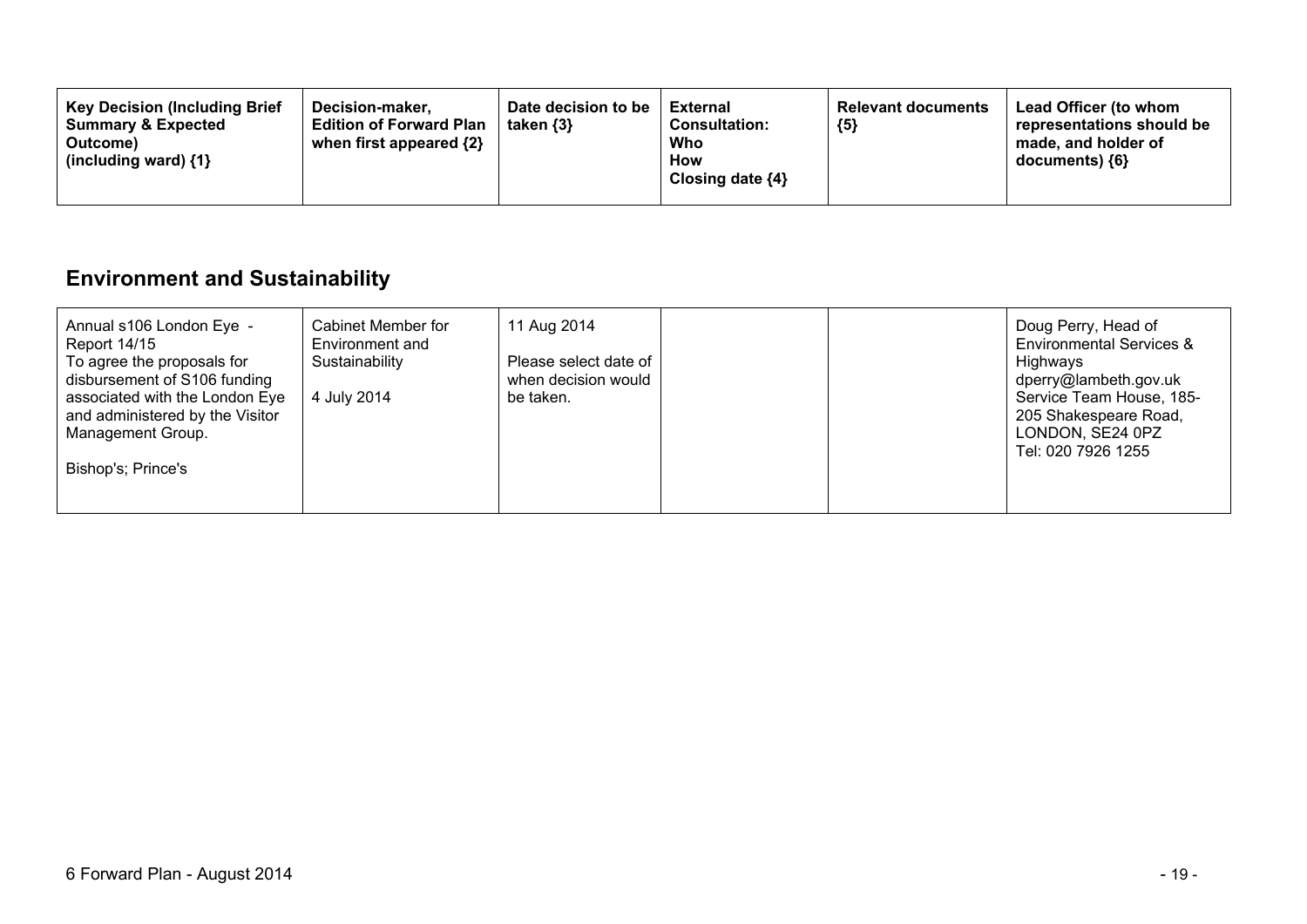| <b>Key Decision (Including Brief</b><br>Decision-maker,<br><b>Summary &amp; Expected</b><br><b>Edition of Forward Plan</b><br>when first appeared {2}<br>Outcome)<br>(including ward) $\{1\}$ | Date decision to be<br>taken $\{3\}$ | External<br><b>Consultation:</b><br>Who<br>How<br>Closing date $\{4\}$ | <b>Relevant documents</b><br>${5}$ | Lead Officer (to whom<br>representations should be<br>made, and holder of<br>documents) {6} |
|-----------------------------------------------------------------------------------------------------------------------------------------------------------------------------------------------|--------------------------------------|------------------------------------------------------------------------|------------------------------------|---------------------------------------------------------------------------------------------|
|-----------------------------------------------------------------------------------------------------------------------------------------------------------------------------------------------|--------------------------------------|------------------------------------------------------------------------|------------------------------------|---------------------------------------------------------------------------------------------|

| <b>Parking Enforcement Agents</b><br>Contract (Bailiffs)<br>The report seeks authority to<br>award contracts to 5<br>enforcement agencies who<br>ranked as the 5 highest scored<br>bidders, following a 2 staged<br>procurement process, which<br>comprised of a pre-qualification<br>and competitive tender exercise.<br>These contracts will be awarded<br>for 4 years with an option to<br>extend for up to a further 2<br>years. | Cabinet Member for<br>Environment and<br>Sustainability<br>1 August 2014 | 1 Sep 2014 | Ward councillors will<br>be consulted as part<br>of the overall<br>consultation process. | Adewale Adeneye<br>AAdeneye@lambeth.gov.uk |
|--------------------------------------------------------------------------------------------------------------------------------------------------------------------------------------------------------------------------------------------------------------------------------------------------------------------------------------------------------------------------------------------------------------------------------------|--------------------------------------------------------------------------|------------|------------------------------------------------------------------------------------------|--------------------------------------------|
| All Wards                                                                                                                                                                                                                                                                                                                                                                                                                            |                                                                          |            |                                                                                          |                                            |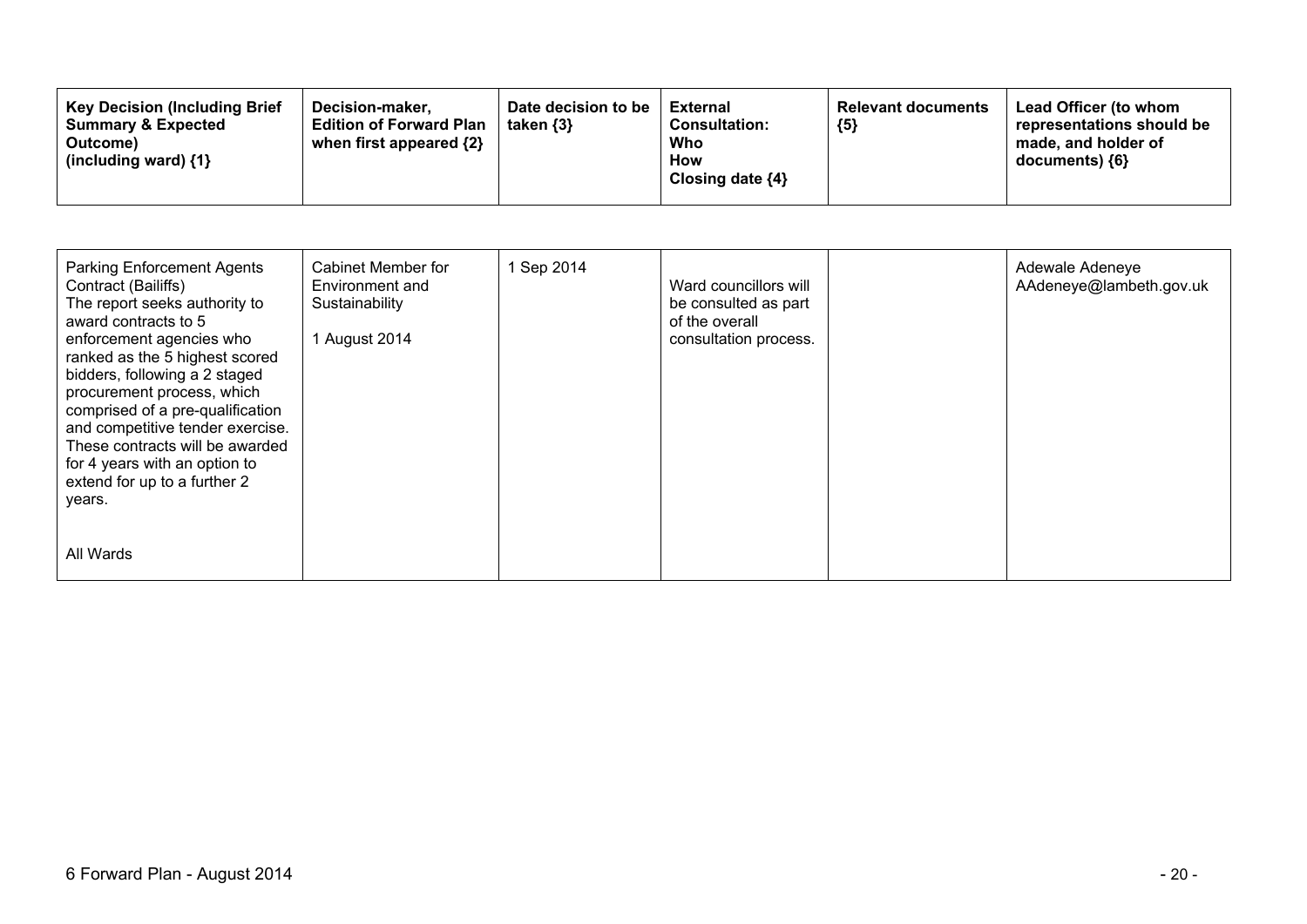| <b>Key Decision (Including Brief</b><br>Decision-maker.<br><b>Summary &amp; Expected</b><br>Outcome)<br>(including ward) $\{1\}$ | Date decision to be<br>taken $\{3\}$<br><b>Edition of Forward Plan</b><br>when first appeared {2} | <b>External</b><br><b>Consultation:</b><br>Who<br>How<br>Closing date $\{4\}$ | <b>Relevant documents</b><br>${5}$ | Lead Officer (to whom<br>representations should be<br>made, and holder of<br>$documents)$ {6} |
|----------------------------------------------------------------------------------------------------------------------------------|---------------------------------------------------------------------------------------------------|-------------------------------------------------------------------------------|------------------------------------|-----------------------------------------------------------------------------------------------|
|----------------------------------------------------------------------------------------------------------------------------------|---------------------------------------------------------------------------------------------------|-------------------------------------------------------------------------------|------------------------------------|-----------------------------------------------------------------------------------------------|

## **Health and Wellbeing**

| Transfer of 2013/14 funding from<br>NHS to Lambeth<br>Transfer of funding via s256 for<br>2013/14 from NHS England to<br>London Borough of Lambeth<br>All Wards | Cabinet Member for<br>Health and Wellbeing<br>7 February 2014 | 11 Aug 2014 | Engagement with<br>LINK/ HealthWatch<br>roundtables, CCG<br>engagement on<br>planning and the BIG<br>Lambeth Health<br>Debate, SLIC<br>Citizens' panel work<br>and Lambeth Living<br>Well Collaborative<br>co-productive work<br>on mental health.<br>This work is ongoing<br>and developing. |  |  |
|-----------------------------------------------------------------------------------------------------------------------------------------------------------------|---------------------------------------------------------------|-------------|-----------------------------------------------------------------------------------------------------------------------------------------------------------------------------------------------------------------------------------------------------------------------------------------------|--|--|
|-----------------------------------------------------------------------------------------------------------------------------------------------------------------|---------------------------------------------------------------|-------------|-----------------------------------------------------------------------------------------------------------------------------------------------------------------------------------------------------------------------------------------------------------------------------------------------|--|--|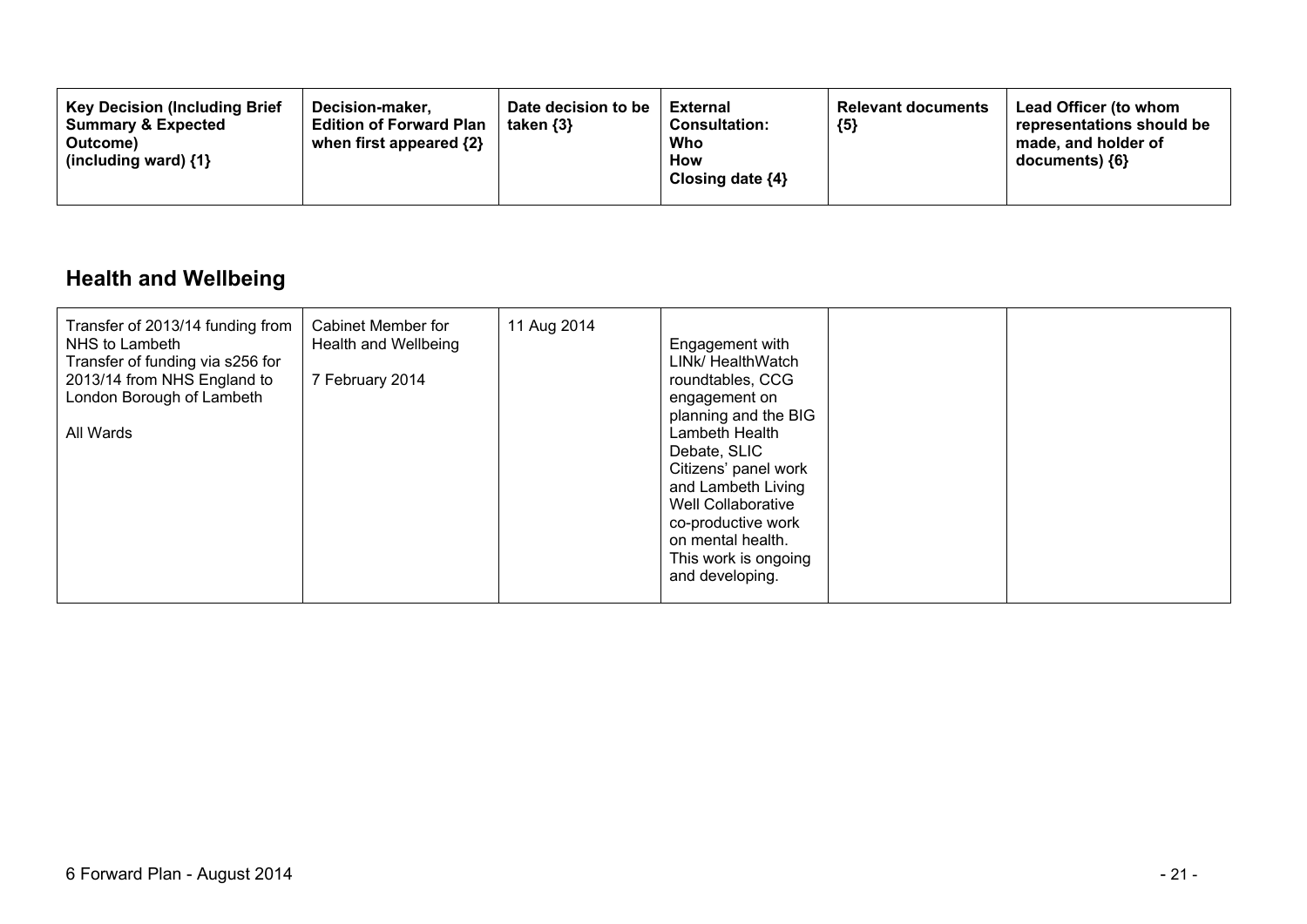| <b>Key Decision (Including Brief</b><br>Decision-maker.<br><b>Edition of Forward Plan</b><br><b>Summary &amp; Expected</b><br>when first appeared $\{2\}$<br>Outcome)<br>(including ward) $\{1\}$ | Date decision to be<br>taken $\{3\}$ | <b>External</b><br><b>Consultation:</b><br>Who<br>How<br>Closing date $\{4\}$ | <b>Relevant documents</b><br>${5}$ | Lead Officer (to whom<br>representations should be<br>made, and holder of<br>$documents)$ {6} |
|---------------------------------------------------------------------------------------------------------------------------------------------------------------------------------------------------|--------------------------------------|-------------------------------------------------------------------------------|------------------------------------|-----------------------------------------------------------------------------------------------|
|---------------------------------------------------------------------------------------------------------------------------------------------------------------------------------------------------|--------------------------------------|-------------------------------------------------------------------------------|------------------------------------|-----------------------------------------------------------------------------------------------|

| <b>Better Care Fund</b><br>To finalise and agree the<br>approach to developing the<br>Better Care Fund for Lambeth<br>for 2014-16<br>All Wards             | Cabinet Member for<br>Health and Wellbeing<br>7 February 2014 | 11 Aug 2014 | Engagement with<br>LINk/ HealthWatch<br>roundtables, CCG<br>engagement on<br>planning and the BIG<br>Lambeth Health<br>Debate, SLIC<br>Citizens' panel work<br>and Lambeth Living<br><b>Well Collaborative</b><br>co-productive work<br>on mental health.<br>This work is ongoing<br>and developing. | Moira McGrath, Director of<br><b>Integrated Commissioning</b><br>moira.mcgrath@nhs.net                                                           |
|------------------------------------------------------------------------------------------------------------------------------------------------------------|---------------------------------------------------------------|-------------|------------------------------------------------------------------------------------------------------------------------------------------------------------------------------------------------------------------------------------------------------------------------------------------------------|--------------------------------------------------------------------------------------------------------------------------------------------------|
| Provision of Community<br>Equipment for Health & Social<br>Care<br>To vary the current contract for<br>the provison of community<br>equipment<br>All Wards | Cabinet Member for<br>Health and Wellbeing<br>9 May 2014      | 11 Aug 2014 |                                                                                                                                                                                                                                                                                                      | David Worrall, Senior<br>Commissioning Manager,<br>Health and Wellbeing<br>dworrall@lambeth.gov.uk<br><b>Phoenix House</b><br>Tel: 020 7926 9978 |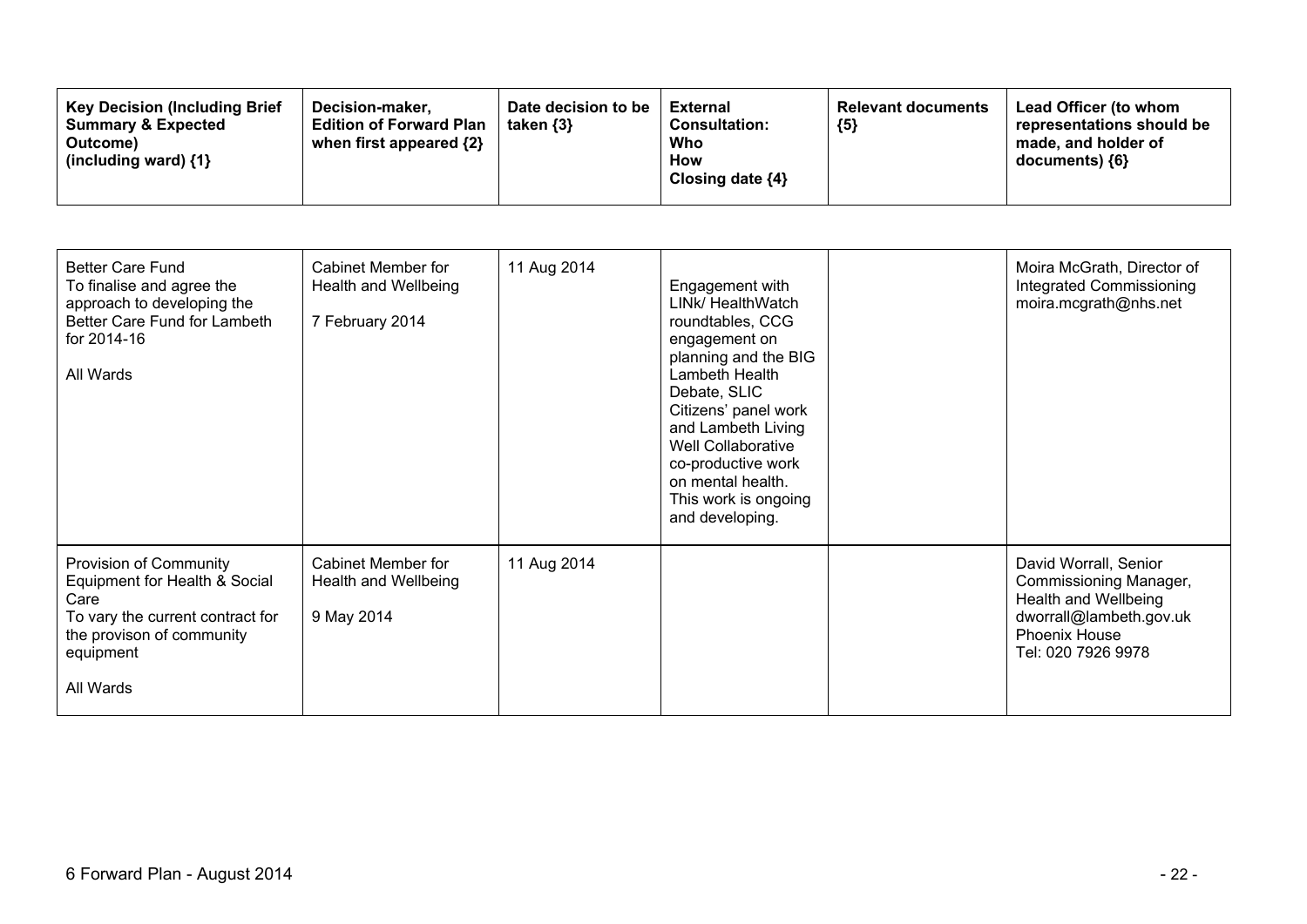| <b>Key Decision (Including Brief)</b><br>Decision-maker,<br><b>Summary &amp; Expected</b><br><b>Edition of Forward Plan</b><br>when first appeared {2}<br>Outcome)<br>(including ward) $\{1\}$ | Date decision to be<br>taken $\{3\}$ | <b>External</b><br><b>Consultation:</b><br>Who<br>How<br>Closing date $\{4\}$ | <b>Relevant documents</b><br>${5}$ | <b>Lead Officer (to whom</b><br>representations should be<br>made, and holder of<br>documents) ${6}$ |
|------------------------------------------------------------------------------------------------------------------------------------------------------------------------------------------------|--------------------------------------|-------------------------------------------------------------------------------|------------------------------------|------------------------------------------------------------------------------------------------------|
|------------------------------------------------------------------------------------------------------------------------------------------------------------------------------------------------|--------------------------------------|-------------------------------------------------------------------------------|------------------------------------|------------------------------------------------------------------------------------------------------|

| <b>Community Support Services</b><br>The provision of Community<br>Support Services for adult,<br>children and continuing health<br>care clients.<br>All Wards | Cabinet Member for<br>Health and Wellbeing<br>30 May 2014 | 11 Aug 2014 | The community<br>support service was<br>extensively consulted<br>on with service users,<br>carers, care<br>management and<br>relevant<br>stakeholders.<br>Workshops were held<br>with service users,<br>carers and care<br>managers to<br>establish the method<br>statement questions. |  | Georgie Jones-Conaghan,<br><b>Strategic Commissioning</b><br>Manager<br>gjonesconaghan@lambeth.g<br>ov.uk<br>Phoenix House, London,<br>SW8 2LL<br>Tel: 020 7926 4684 |
|----------------------------------------------------------------------------------------------------------------------------------------------------------------|-----------------------------------------------------------|-------------|----------------------------------------------------------------------------------------------------------------------------------------------------------------------------------------------------------------------------------------------------------------------------------------|--|----------------------------------------------------------------------------------------------------------------------------------------------------------------------|
|----------------------------------------------------------------------------------------------------------------------------------------------------------------|-----------------------------------------------------------|-------------|----------------------------------------------------------------------------------------------------------------------------------------------------------------------------------------------------------------------------------------------------------------------------------------|--|----------------------------------------------------------------------------------------------------------------------------------------------------------------------|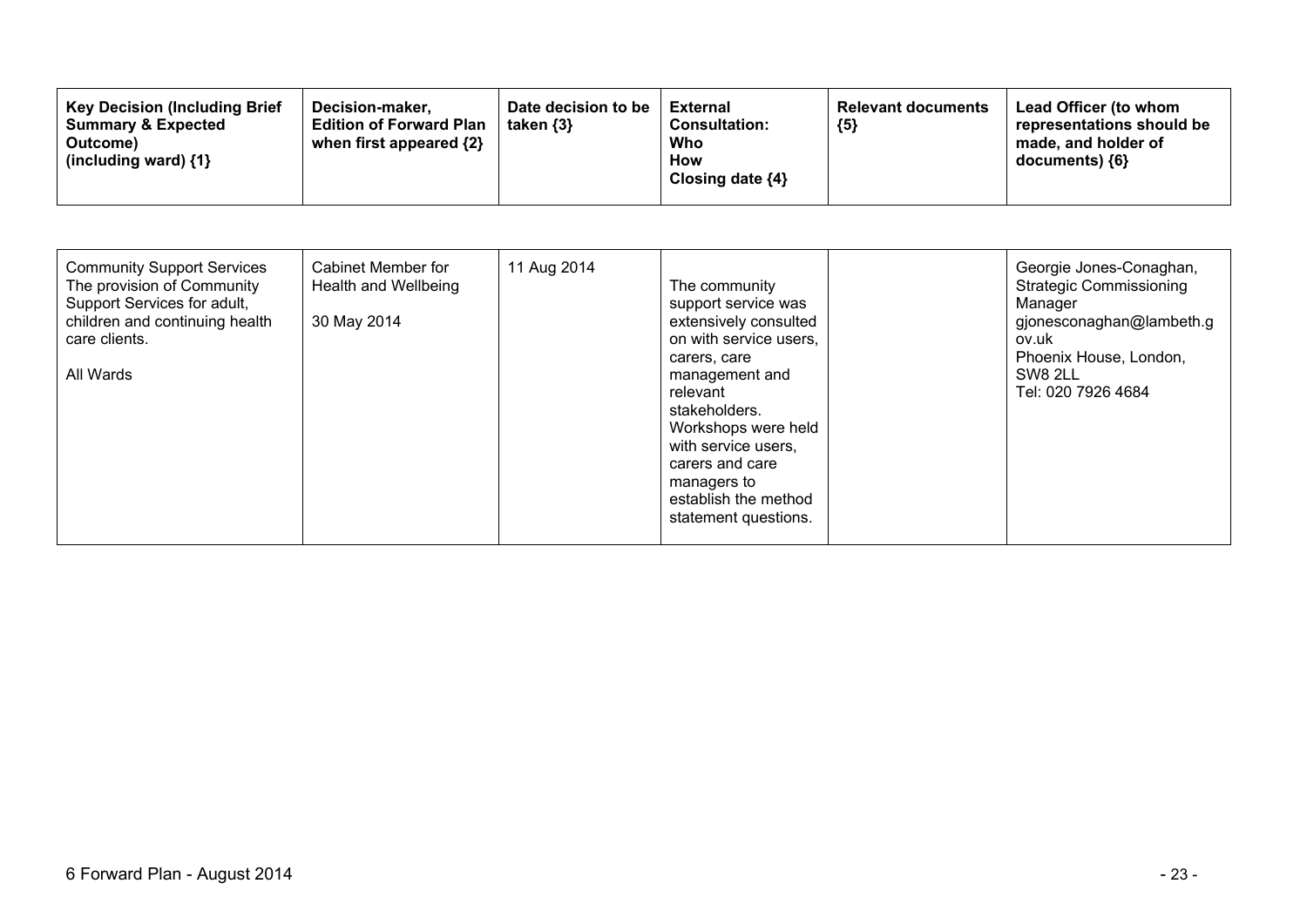| <b>Key Decision (Including Brief</b><br>Decision-maker,<br><b>Summary &amp; Expected</b><br><b>Edition of Forward Plan</b><br>when first appeared {2}<br>Outcome)<br>(including ward) $\{1\}$ | Date decision to be<br>taken $\{3\}$ | External<br><b>Consultation:</b><br>Who<br>How<br>Closing date $\{4\}$ | <b>Relevant documents</b><br>${5}$ | Lead Officer (to whom<br>representations should be<br>made, and holder of<br>documents) {6} |
|-----------------------------------------------------------------------------------------------------------------------------------------------------------------------------------------------|--------------------------------------|------------------------------------------------------------------------|------------------------------------|---------------------------------------------------------------------------------------------|
|-----------------------------------------------------------------------------------------------------------------------------------------------------------------------------------------------|--------------------------------------|------------------------------------------------------------------------|------------------------------------|---------------------------------------------------------------------------------------------|

| Extension to pilot level 3<br>specialist weight management<br>service for children<br>Decision to extend the above<br>contract for 2 years. This<br>contract is part of a healthy<br>weight programme that was set<br>up as a pilot following a tender<br>that was carried out in 2011. The<br>pilot will be evaluated over the<br>next year and a tender will be<br>carried out again in 2016 (for the<br>full healthy weight programme)<br>following analysis of the findings<br>from the evaluation. | Cabinet Member for<br>Health and Wellbeing<br>13 june 2014 | 11 Aug 2014 | Qualitative data is<br>being captured<br>through the<br>evaluation.<br>Programme<br>participants provide<br>feedback following<br>their involvement.<br>Relevant<br>professionals and<br>stakeholders will be<br>consulted during the<br>evaluation and during<br>the tender process<br>which will be carried<br>out in 2016. |  | <b>Candice Clark</b><br>candiceclark@nhs.net |
|---------------------------------------------------------------------------------------------------------------------------------------------------------------------------------------------------------------------------------------------------------------------------------------------------------------------------------------------------------------------------------------------------------------------------------------------------------------------------------------------------------|------------------------------------------------------------|-------------|-------------------------------------------------------------------------------------------------------------------------------------------------------------------------------------------------------------------------------------------------------------------------------------------------------------------------------|--|----------------------------------------------|
|---------------------------------------------------------------------------------------------------------------------------------------------------------------------------------------------------------------------------------------------------------------------------------------------------------------------------------------------------------------------------------------------------------------------------------------------------------------------------------------------------------|------------------------------------------------------------|-------------|-------------------------------------------------------------------------------------------------------------------------------------------------------------------------------------------------------------------------------------------------------------------------------------------------------------------------------|--|----------------------------------------------|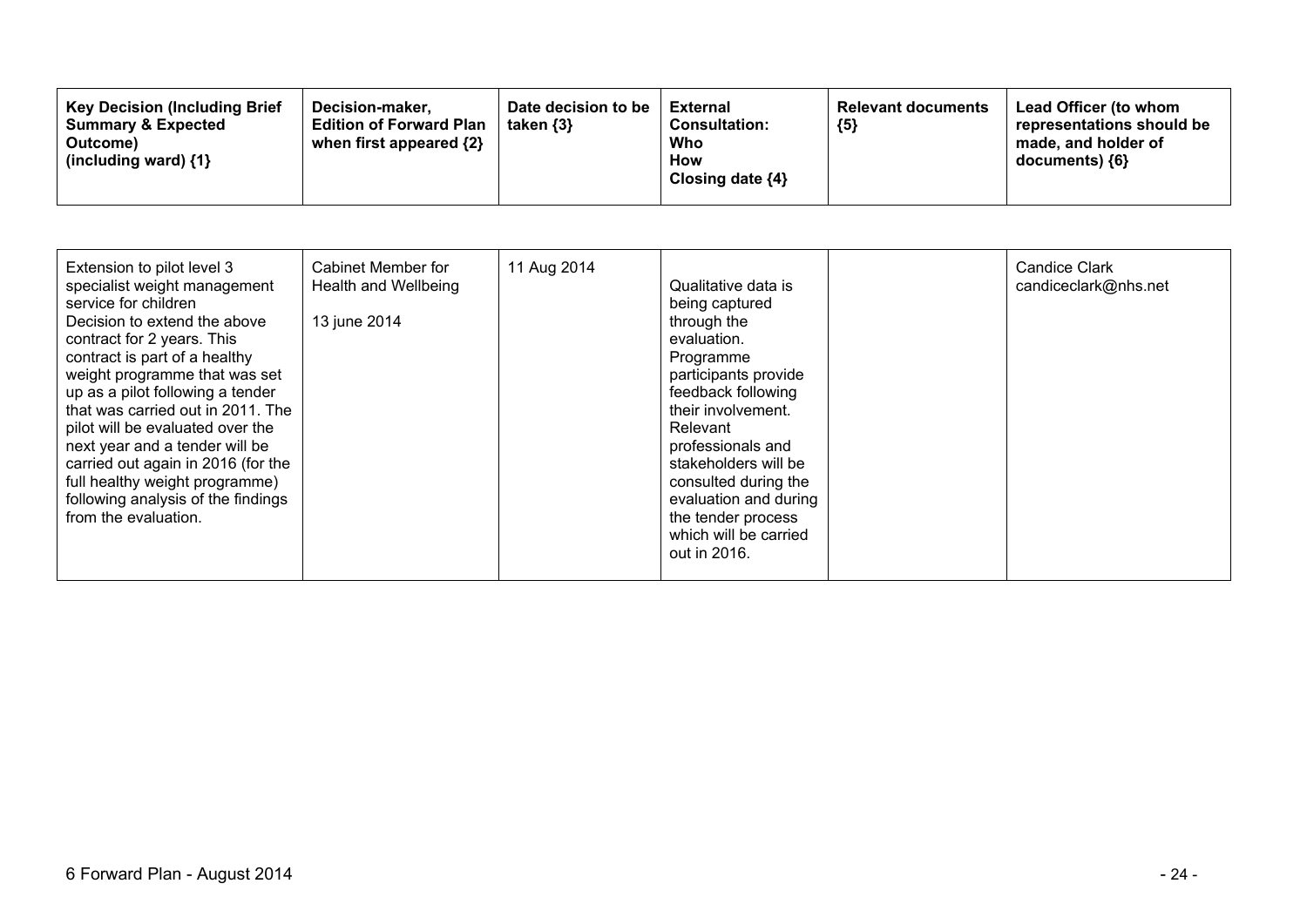| 11 Aug 2014                     | Paul Steinberg, Senior         |
|---------------------------------|--------------------------------|
| London HIV Prevention           | <b>Strategic Commissioning</b> |
| Cabinet Member for              | Engagement with                |
| Health and Wellbeing            | London Directors of            |
| Programme                       | Manager                        |
| The tendering and award of      | PSteinberg@lambeth.gov.uk      |
| Please select date of           | Public Health via the          |
| contracts for this London-wide  | <b>LHPP Steering</b>           |
| 4 July 2014                     | Tel: 020 7926 0480             |
| when decision would             | Group, London                  |
| be taken.                       | Sexual Health Group            |
| programme (hosted,              | and London Councils'           |
| commissioned and managed by     | Leaders Committee.             |
| Lambeth) for HIV prevention.    | Planning and                   |
| The services comprise outreach, | development of this            |
| condom distribution and media   | work is ongoing as             |
| campaigns.                      | the tender process             |
| All Wards                       | proceeds.                      |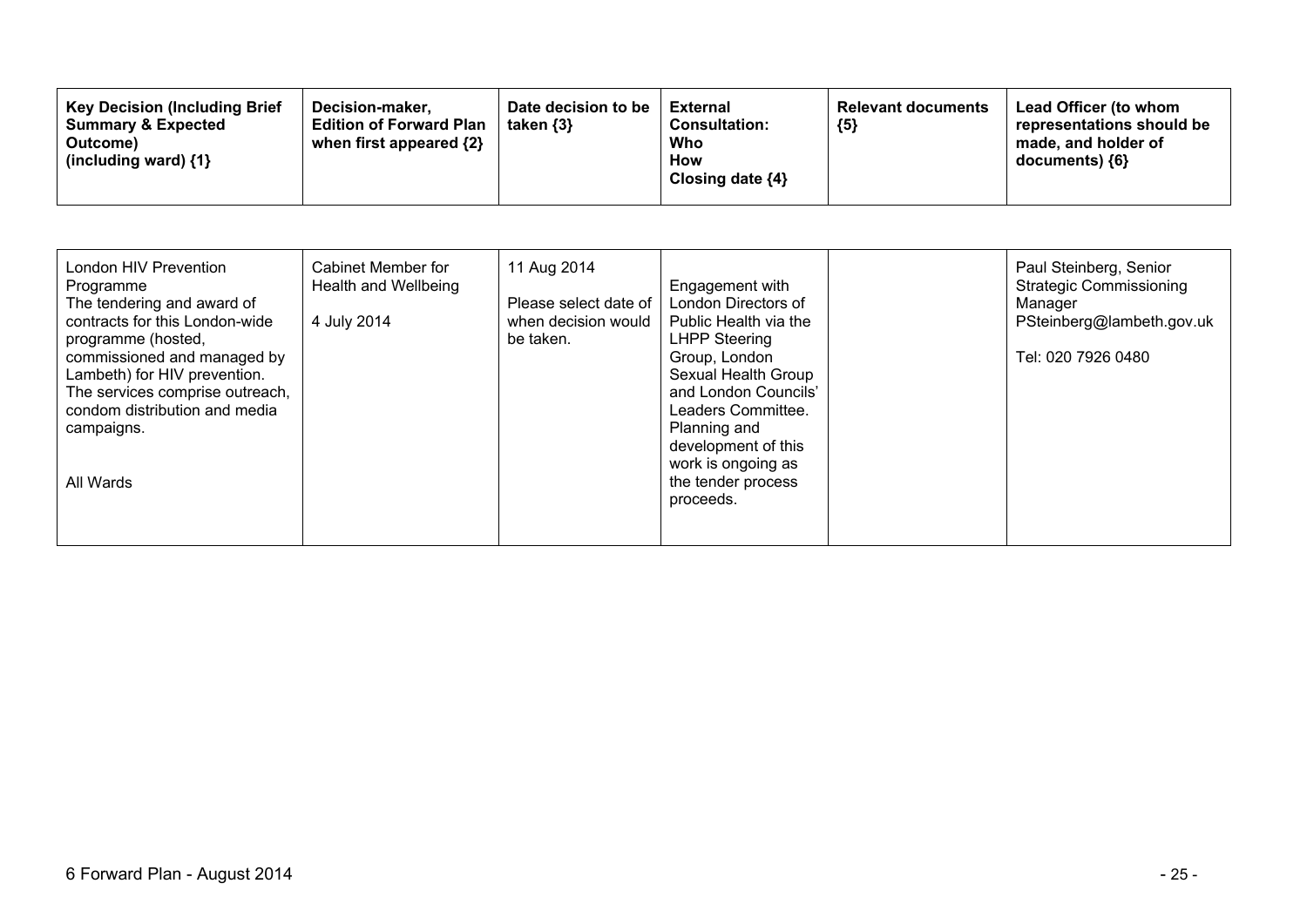| <b>Key Decision (Including Brief</b><br>Decision-maker.<br><b>Summary &amp; Expected</b><br><b>Edition of Forward Plan</b><br>when first appeared $\{2\}$<br>Outcome)<br>(including ward) $\{1\}$ | Date decision to be<br>taken {3} | <b>External</b><br><b>Consultation:</b><br>Who<br>How<br>Closing date $\{4\}$ | <b>Relevant documents</b><br>${5}$ | <b>Lead Officer (to whom</b><br>representations should be<br>made, and holder of<br>documents) ${6}$ |
|---------------------------------------------------------------------------------------------------------------------------------------------------------------------------------------------------|----------------------------------|-------------------------------------------------------------------------------|------------------------------------|------------------------------------------------------------------------------------------------------|
|---------------------------------------------------------------------------------------------------------------------------------------------------------------------------------------------------|----------------------------------|-------------------------------------------------------------------------------|------------------------------------|------------------------------------------------------------------------------------------------------|

| Shared Lives scheme<br>In December 2013, approval was<br>given to the waiver of section 8.0<br>(Purchasing Rules) of the<br><b>Contract Standing Orders in</b><br>order to extend the Shared Lives<br>scheme with Lambeth Mencap<br>for a further period of 12 months<br>for the period 1 January 2014 to<br>31 December 2014.<br>During the extension period it<br>was proposed to:<br>a) Expand the Shared Lives<br>Scheme to all client groups by<br>participating in the Cabinet<br>Office Trailblazer Scheme, for<br>the use of Social Impact Bond.<br>b) Enter into direct negotiation<br>with Social Finance to develop a<br>social investment mechanism to<br>expand the Shared Lives<br>scheme through a competitive<br>selection process. | Cabinet Member for<br>Health and Wellbeing<br>4 July 2014 | 11 Aug 2014<br>Please select date of<br>when decision would<br>be taken. |  | Laval Lebon, Senior Strategic<br><b>Commissioning Manager</b><br>LLebon2@lambeth.gov.uk<br>Phoenix House<br>Tel: 020 7926 4654 |
|-----------------------------------------------------------------------------------------------------------------------------------------------------------------------------------------------------------------------------------------------------------------------------------------------------------------------------------------------------------------------------------------------------------------------------------------------------------------------------------------------------------------------------------------------------------------------------------------------------------------------------------------------------------------------------------------------------------------------------------------------------|-----------------------------------------------------------|--------------------------------------------------------------------------|--|--------------------------------------------------------------------------------------------------------------------------------|
| Lambeth appointed Social<br>Finance to support the<br>development of this contract<br>model in Lambeth and to identify<br>a viable Shared Lives provider<br>for the delivery of Shared Lives<br>care in Lambeth, to be supported<br>with social investment. In<br>selecting the Shared Lives<br>provider, Social Finance has<br>6ndertaked felaum-affaiguastd2014<br>transparent selection process                                                                                                                                                                                                                                                                                                                                                  |                                                           |                                                                          |  | $-26-$                                                                                                                         |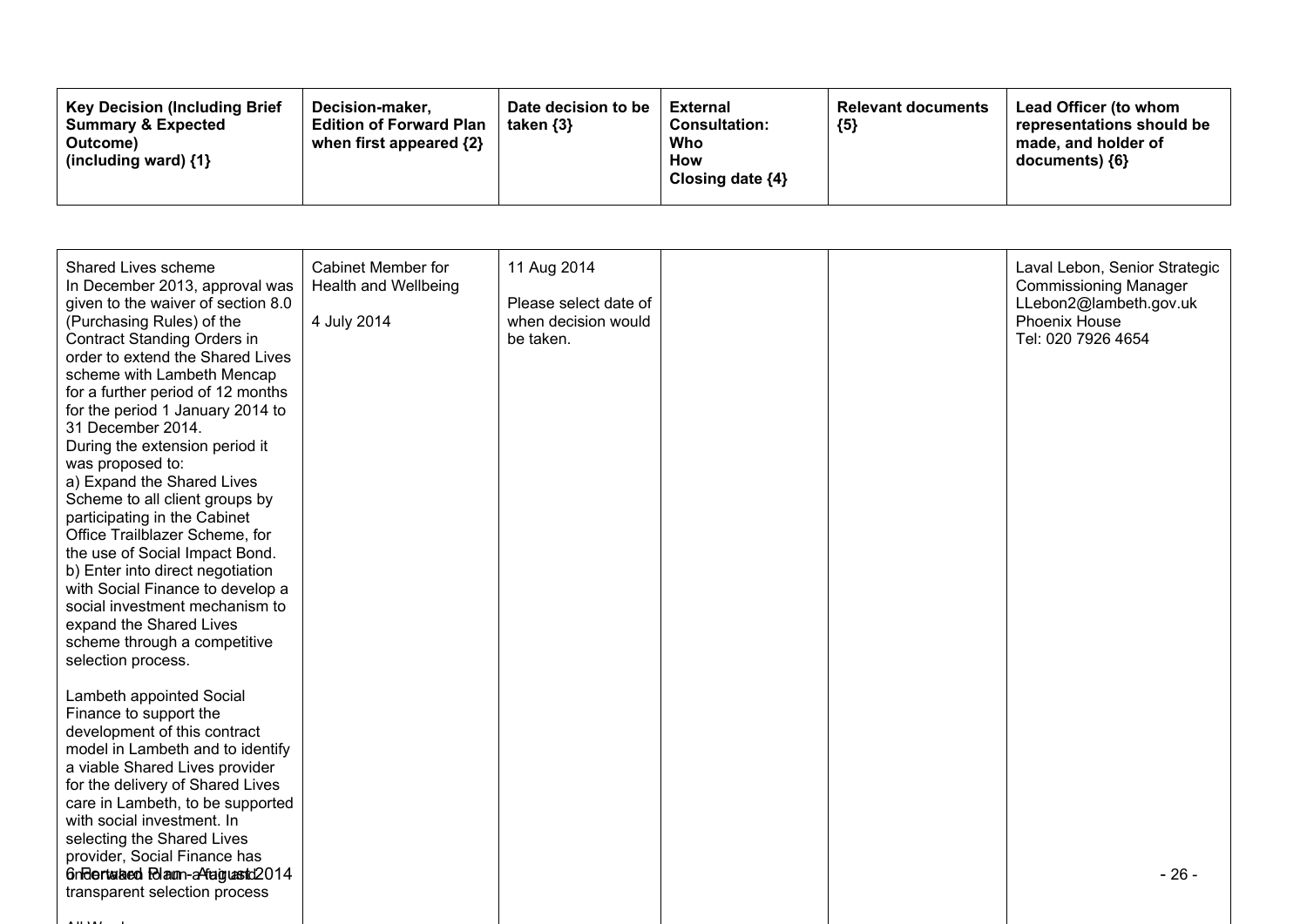| Supported housing for people<br>with mental health needs<br>requiring 24-hour support<br>18-month contract extension to<br>start 1 October 2014 and run<br>until 31 March 2016. This Social<br>Inclusion (SP) service will be<br>provided by Riverside English<br>Churches.<br>Ferndale                                      | <b>Cabinet Member for</b><br>Health and Wellbeing<br>18 July 2014 | 17 Aug 2014 |  | <b>Karen Clarke</b><br>KClarke1@lambeth.gov.uk |
|------------------------------------------------------------------------------------------------------------------------------------------------------------------------------------------------------------------------------------------------------------------------------------------------------------------------------|-------------------------------------------------------------------|-------------|--|------------------------------------------------|
| Medium-level supported housing<br>for people with mental health<br>needs<br>18-month contract extension to<br>start 1 October 2014 and run<br>until 31 March 2016. This Social<br>Inclusion (SP) service will be<br>provided by Certitude (Southside<br>Partnership).<br>Brixton Hill; Ferndale; Streatham<br>Wells; Vassall | <b>Cabinet Member for</b><br>Health and Wellbeing<br>18 July 2014 | 18 Aug 2014 |  | Karen Clarke<br>KClarke1@lambeth.gov.uk        |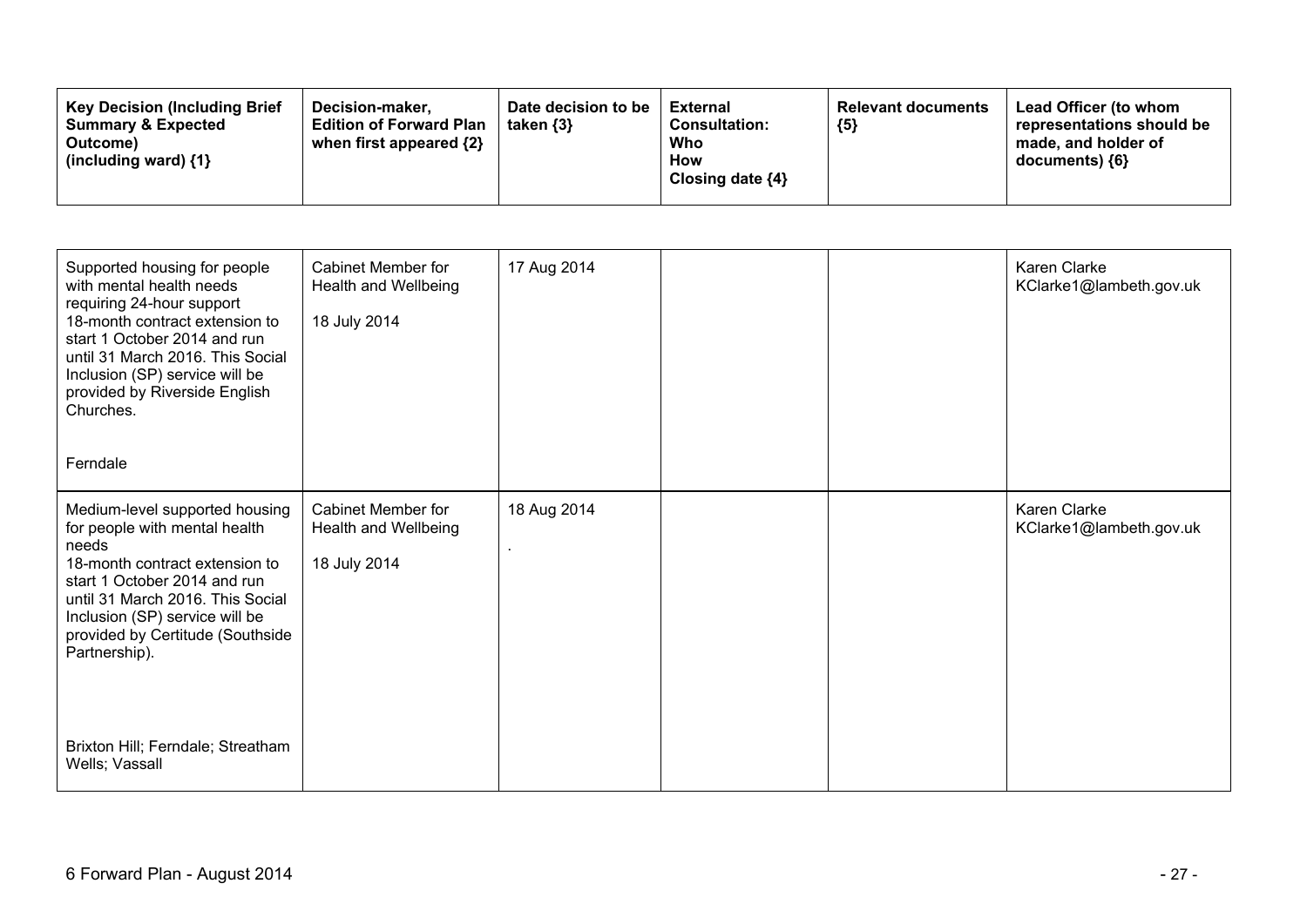| <b>Key Decision (Including Brief</b><br><b>Summary &amp; Expected</b><br>Outcome)<br>(including ward) $\{1\}$ | Decision-maker.<br><b>Edition of Forward Plan</b><br>when first appeared {2} | Date decision to be<br>taken $\{3\}$ | <b>External</b><br><b>Consultation:</b><br>Who<br><b>How</b><br>Closing date $\{4\}$ | <b>Relevant documents</b><br>${5}$ | <b>Lead Officer (to whom</b><br>representations should be<br>made, and holder of<br>documents) ${6}$ |
|---------------------------------------------------------------------------------------------------------------|------------------------------------------------------------------------------|--------------------------------------|--------------------------------------------------------------------------------------|------------------------------------|------------------------------------------------------------------------------------------------------|
|---------------------------------------------------------------------------------------------------------------|------------------------------------------------------------------------------|--------------------------------------|--------------------------------------------------------------------------------------|------------------------------------|------------------------------------------------------------------------------------------------------|

## **Housing**

| Disposal of land to Pocket to<br>develop low cost housing<br>The GLA has agreed to fund a<br>low cost home ownership<br>programme to be delivered by<br>Pocket in Lambeth. The initial<br>sites and terms for disposal are<br>proposed for approval, subject to<br>consultation and planning<br>permission.<br>Bishops, Streatham Wells and<br>Vassall | Cabinet Member for<br>Housing<br>26 April 2013   | 11 Aug 2014 | We will consult with<br>local ward members,<br>resident groups and<br>stakeholders for each<br>site proposed for<br>development. We will<br>do this at throughout<br>the design<br>development<br>process, prior to<br>making planning<br>applications. | Mayor's Covenant<br>Prospectus<br>Mayor's Covenant<br>Prospectus<br>Disposal of land to<br>Pocket to develop low<br>cost housing | Lesley Johnson, Interim<br><b>Housing Regeneration</b><br>Manager<br>Ljohnson3@lambeth.gov.uk<br>Hambrook House<br>Tel: 020 7926 3765 |
|--------------------------------------------------------------------------------------------------------------------------------------------------------------------------------------------------------------------------------------------------------------------------------------------------------------------------------------------------------|--------------------------------------------------|-------------|---------------------------------------------------------------------------------------------------------------------------------------------------------------------------------------------------------------------------------------------------------|----------------------------------------------------------------------------------------------------------------------------------|---------------------------------------------------------------------------------------------------------------------------------------|
| Bishop's; Ferndale; Streatham<br>Wells                                                                                                                                                                                                                                                                                                                 |                                                  |             |                                                                                                                                                                                                                                                         |                                                                                                                                  |                                                                                                                                       |
| Approval of Lollard Street<br>Development Agreement for<br>provision of new homes and<br>nursery school<br>The General Exception<br>procedure is likely to be followed<br>Bishop's; Prince's                                                                                                                                                           | Cabinet Member for<br>Housing<br>11 October 2013 | 11 Aug 2014 | Princes and Bishops<br>Ward Members                                                                                                                                                                                                                     | Resolution to grant<br>planning permission for<br><b>Shell Centre</b><br>development                                             | Lesley Johnson, Interim<br><b>Housing Regeneration</b><br>Manager<br>Ljohnson3@lambeth.gov.uk<br>Hambrook House<br>Tel: 020 7926 3765 |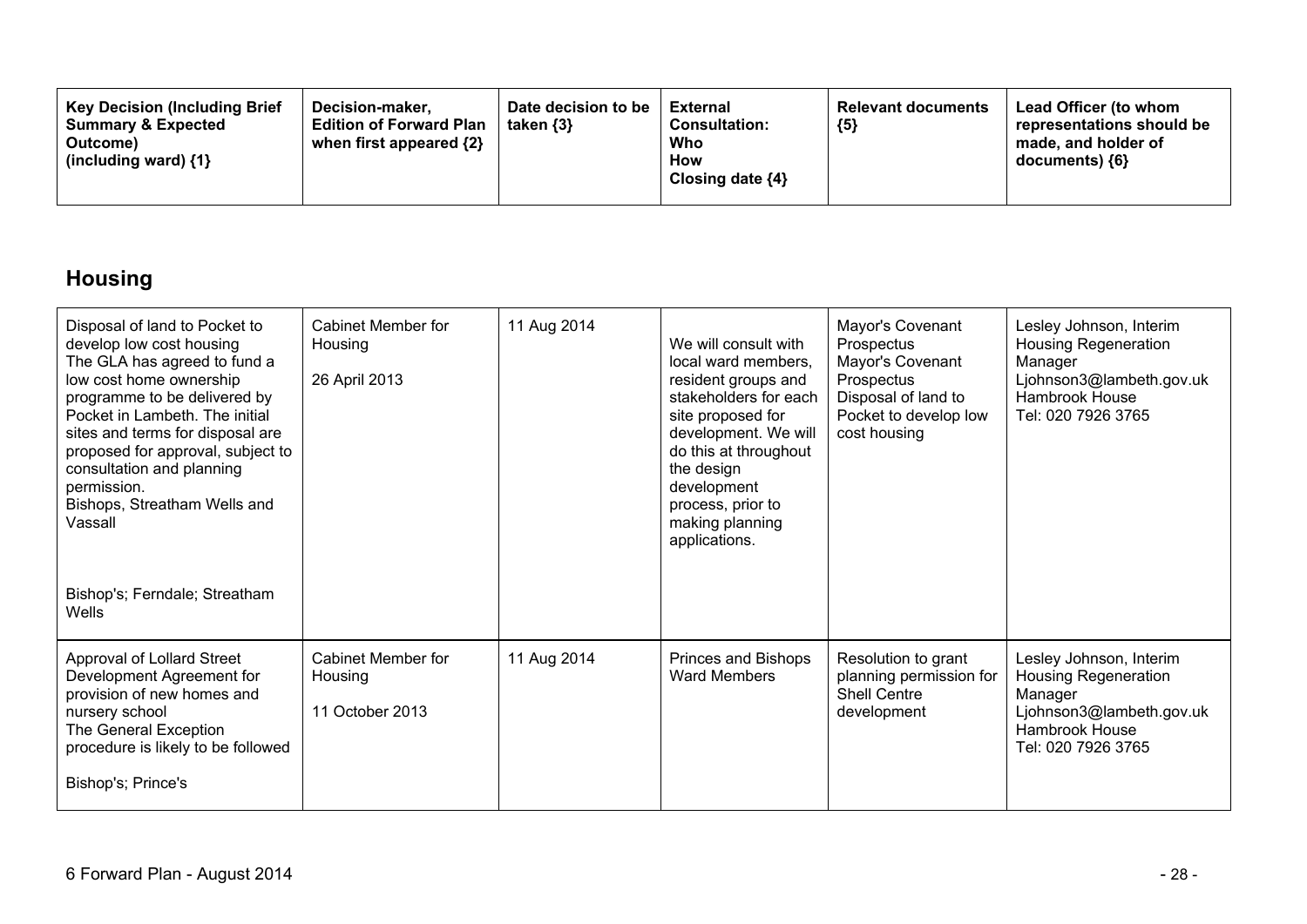| <b>Key Decision (Including Brief)</b><br>Decision-maker,<br><b>Summary &amp; Expected</b><br><b>Edition of Forward Plan</b><br>when first appeared $\{2\}$<br>Outcome)<br>(including ward) $\{1\}$ | External<br><b>Consultation:</b><br>Who<br>How<br>Closing date ${4}$ | Date decision to be<br>taken $\{3\}$ | <b>Relevant documents</b><br>${5}$ | Lead Officer (to whom<br>representations should be<br>made, and holder of<br>documents) ${6}$ |
|----------------------------------------------------------------------------------------------------------------------------------------------------------------------------------------------------|----------------------------------------------------------------------|--------------------------------------|------------------------------------|-----------------------------------------------------------------------------------------------|
|----------------------------------------------------------------------------------------------------------------------------------------------------------------------------------------------------|----------------------------------------------------------------------|--------------------------------------|------------------------------------|-----------------------------------------------------------------------------------------------|

| Development Options Appraisal -<br><b>Fenwick Estate</b><br>To approve the opportunity sites<br>in Fenwick estate as the location<br>for offsite affordable housing<br>provision by Sainsbury/TfL<br>Larkhall                                                                              | <b>Cabinet Member for</b><br>Housing<br>2 May 2014   | 11 Aug 2014                                                              | Local residents and<br>ward councillors<br>Resident participation<br>in the project will be<br>designed in close<br>liaison with the TRA.<br>A communications<br>plan will be<br>developed by the<br>project team<br>involving drop in,<br>newsletters, events<br>etc to engage with<br>residents and<br>coproduce a project<br>plan. | Lesley Johnson, Interim<br><b>Housing Regeneration</b><br>Manager<br>Ljohnson3@lambeth.gov.uk<br>Hambrook House<br>Tel: 020 7926 3765         |
|--------------------------------------------------------------------------------------------------------------------------------------------------------------------------------------------------------------------------------------------------------------------------------------------|------------------------------------------------------|--------------------------------------------------------------------------|---------------------------------------------------------------------------------------------------------------------------------------------------------------------------------------------------------------------------------------------------------------------------------------------------------------------------------------|-----------------------------------------------------------------------------------------------------------------------------------------------|
| Proposal to Appoint Mears Ltd<br>(Interim) for South Area - Waiver<br>An urgent waiver report has<br>been prepared recommending<br>Mears Ltd to take over delivery<br>of repairs and voids works in the<br>south as an interim arrangement<br>only for a period of 18 months.<br>All Wards | <b>Cabinet Member for</b><br>Housing<br>20 June 2014 | 11 Aug 2014<br>Please select date of<br>when decision would<br>be taken. | High-level meetings<br>with Cabinet<br>Member/ LL Board/<br>Contractor                                                                                                                                                                                                                                                                | Ola Akinfe, Director of<br><b>Property Services</b><br>OAkinfe@lambethliving.org.u<br>Lambeth Living, Hambrook<br>House<br>Tel: 0207 926 3427 |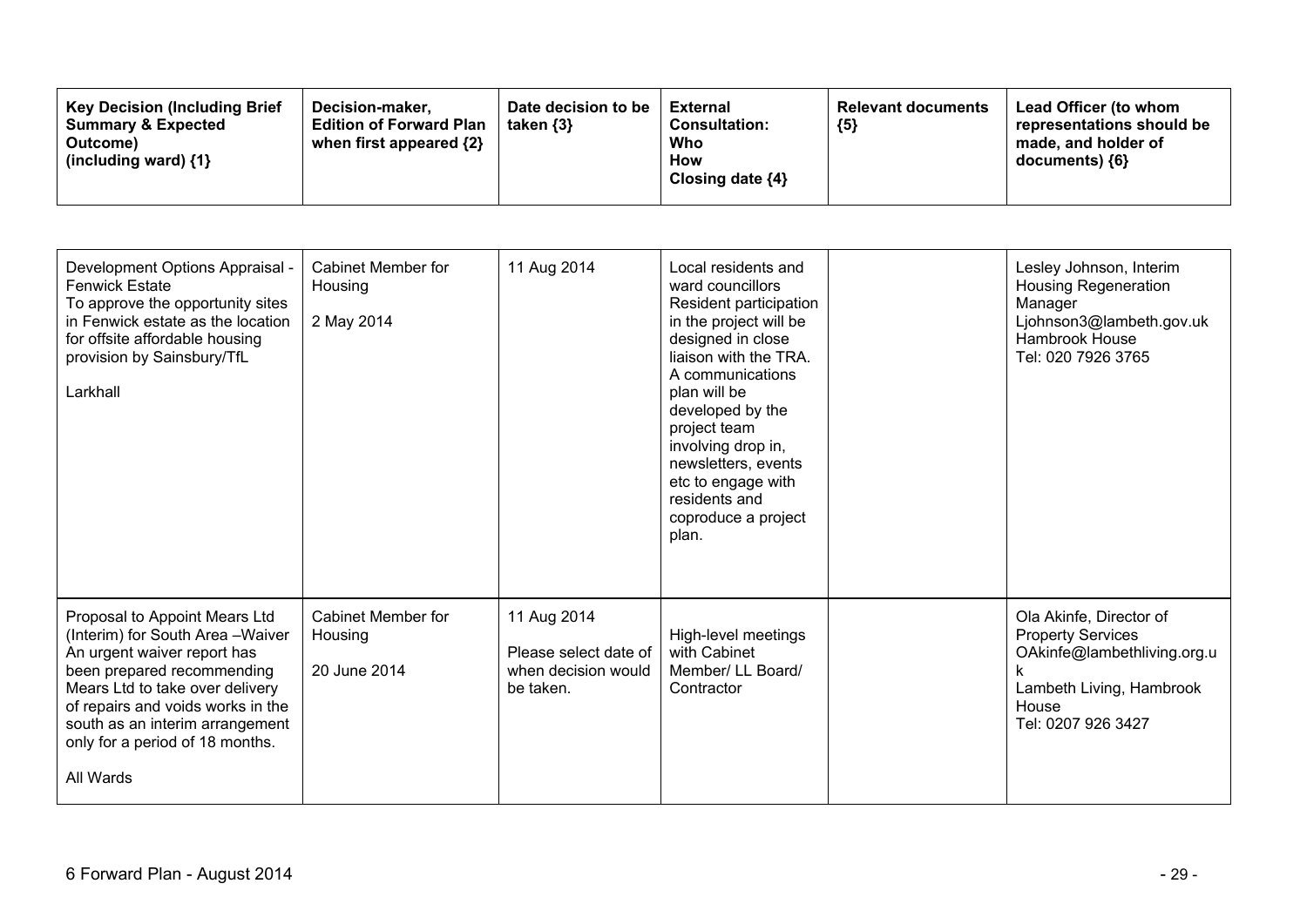| <b>Key Decision (Including Brief)</b><br>Decision-maker,<br><b>Summary &amp; Expected</b><br><b>Edition of Forward Plan</b><br>when first appeared {2}<br>Outcome)<br>(including ward) $\{1\}$ | Date decision to be<br>taken $\{3\}$ | <b>External</b><br><b>Consultation:</b><br>Who<br>How<br>Closing date $\{4\}$ | <b>Relevant documents</b><br>${5}$ | Lead Officer (to whom<br>representations should be<br>made, and holder of<br>$documents)$ {6} |
|------------------------------------------------------------------------------------------------------------------------------------------------------------------------------------------------|--------------------------------------|-------------------------------------------------------------------------------|------------------------------------|-----------------------------------------------------------------------------------------------|
|------------------------------------------------------------------------------------------------------------------------------------------------------------------------------------------------|--------------------------------------|-------------------------------------------------------------------------------|------------------------------------|-----------------------------------------------------------------------------------------------|

| Tender Approval for CDM-C<br>Services through Lewisham<br>Framework (Lot 12)<br>Lambeth Living delivers CDM-C<br>Services as part of the Arm's<br>Length Management<br>Organisation (ALMO)<br>management agreement to<br>provide sufficiency of skills,<br>resources and expertise to<br>undertake to particular stock on<br>a responsive basis. Approval is<br>sought to award the contract for<br>CDM-C Services across the<br>borough for a proposed three<br>year programme.<br>All Wards | Cabinet Member for<br>Housing<br>04.07.14 | 11 Aug 2014 | Utilising an already<br>established<br>framework via<br>Lewisham enables<br>Lambeth to meet its<br>statutory<br>requirements for<br>health and safety<br>related works, as well<br>as the option to<br>accessing other<br>Construction related<br>professional services<br>as and when it's<br>required for LHS<br>prioritised works. |  | Abigail Acosta, Strategic<br><b>Contract Management</b><br><b>Procurement Officer</b><br>AAcosta@lambeth.gov.uk |
|-----------------------------------------------------------------------------------------------------------------------------------------------------------------------------------------------------------------------------------------------------------------------------------------------------------------------------------------------------------------------------------------------------------------------------------------------------------------------------------------------|-------------------------------------------|-------------|---------------------------------------------------------------------------------------------------------------------------------------------------------------------------------------------------------------------------------------------------------------------------------------------------------------------------------------|--|-----------------------------------------------------------------------------------------------------------------|
|-----------------------------------------------------------------------------------------------------------------------------------------------------------------------------------------------------------------------------------------------------------------------------------------------------------------------------------------------------------------------------------------------------------------------------------------------------------------------------------------------|-------------------------------------------|-------------|---------------------------------------------------------------------------------------------------------------------------------------------------------------------------------------------------------------------------------------------------------------------------------------------------------------------------------------|--|-----------------------------------------------------------------------------------------------------------------|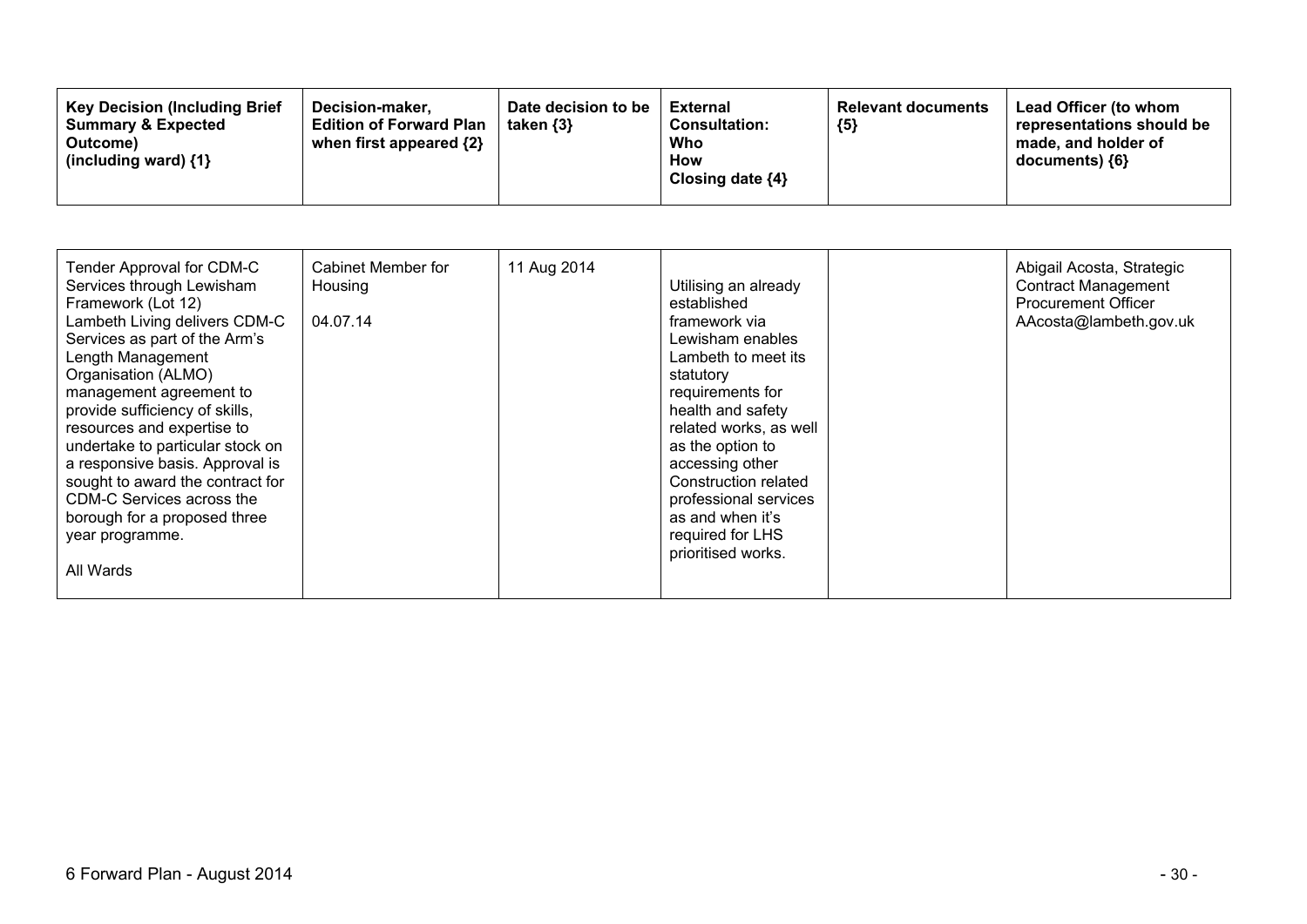| <b>Key Decision (Including Brief)</b><br>Decision-maker.<br><b>Summary &amp; Expected</b><br><b>Edition of Forward Plan</b><br>when first appeared $\{2\}$<br>Outcome)<br>(including ward) $\{1\}$ | Date decision to be<br>taken $\{3\}$ | <b>External</b><br><b>Consultation:</b><br>Who<br>How<br>Closing date $\{4\}$ | <b>Relevant documents</b><br>${5}$ | Lead Officer (to whom<br>representations should be<br>made, and holder of<br>documents) {6} |
|----------------------------------------------------------------------------------------------------------------------------------------------------------------------------------------------------|--------------------------------------|-------------------------------------------------------------------------------|------------------------------------|---------------------------------------------------------------------------------------------|
|----------------------------------------------------------------------------------------------------------------------------------------------------------------------------------------------------|--------------------------------------|-------------------------------------------------------------------------------|------------------------------------|---------------------------------------------------------------------------------------------|

| CCTV Cameras and CCTV<br>Digital System Maintenance<br>Provision and Maintenance of<br><b>ANPR Cameras - (Automatic</b><br>Number Plate Recognition)<br>Cameras. This contract involves<br>the maintenance of the static<br>CCTV cameras on-street, the<br>CCTV digital system and supply<br>of ANPR cameras. | Cabinet Member for<br>Housing<br>15 February 2013 | 10 Nov 2014 | No external<br>consultation | Gateway 1 - Business<br>Case report<br>2. Gateway 2 report -<br>Strategy report<br>Gateway 3 report | Raj Mistry, Programme<br>Director: Environment,<br>Communities, Housing and<br>Environment<br>rmistry@lambeth.gov.uk<br><b>Blue Star House</b><br>Tel: 020 7926 6263 |
|---------------------------------------------------------------------------------------------------------------------------------------------------------------------------------------------------------------------------------------------------------------------------------------------------------------|---------------------------------------------------|-------------|-----------------------------|-----------------------------------------------------------------------------------------------------|----------------------------------------------------------------------------------------------------------------------------------------------------------------------|
| All Wards                                                                                                                                                                                                                                                                                                     |                                                   |             |                             |                                                                                                     |                                                                                                                                                                      |

## **Neighbourhoods**

| Brockwell Park changing rooms<br>To carry out the refurbishment of<br>the Brockwell Park changing<br>room block.<br>Herne Hill | Cabinet Member for<br>Neighbourhoods<br>15 March 2013 | 11 Aug 2014 | Extensive<br>consultation has<br>taken place including<br>the completion of a<br><b>Sports Needs</b><br>Analysis, a<br>stakeholder steering<br>group and<br>consultation with<br>prospective users<br>and key local<br>organisations. |  | Toussainte Reba, Project<br>Officer<br>TReba@lambeth.gov.uk<br>4th Floor, Blue Star House<br>Tel: 020 7926 6268 |
|--------------------------------------------------------------------------------------------------------------------------------|-------------------------------------------------------|-------------|---------------------------------------------------------------------------------------------------------------------------------------------------------------------------------------------------------------------------------------|--|-----------------------------------------------------------------------------------------------------------------|
|--------------------------------------------------------------------------------------------------------------------------------|-------------------------------------------------------|-------------|---------------------------------------------------------------------------------------------------------------------------------------------------------------------------------------------------------------------------------------|--|-----------------------------------------------------------------------------------------------------------------|